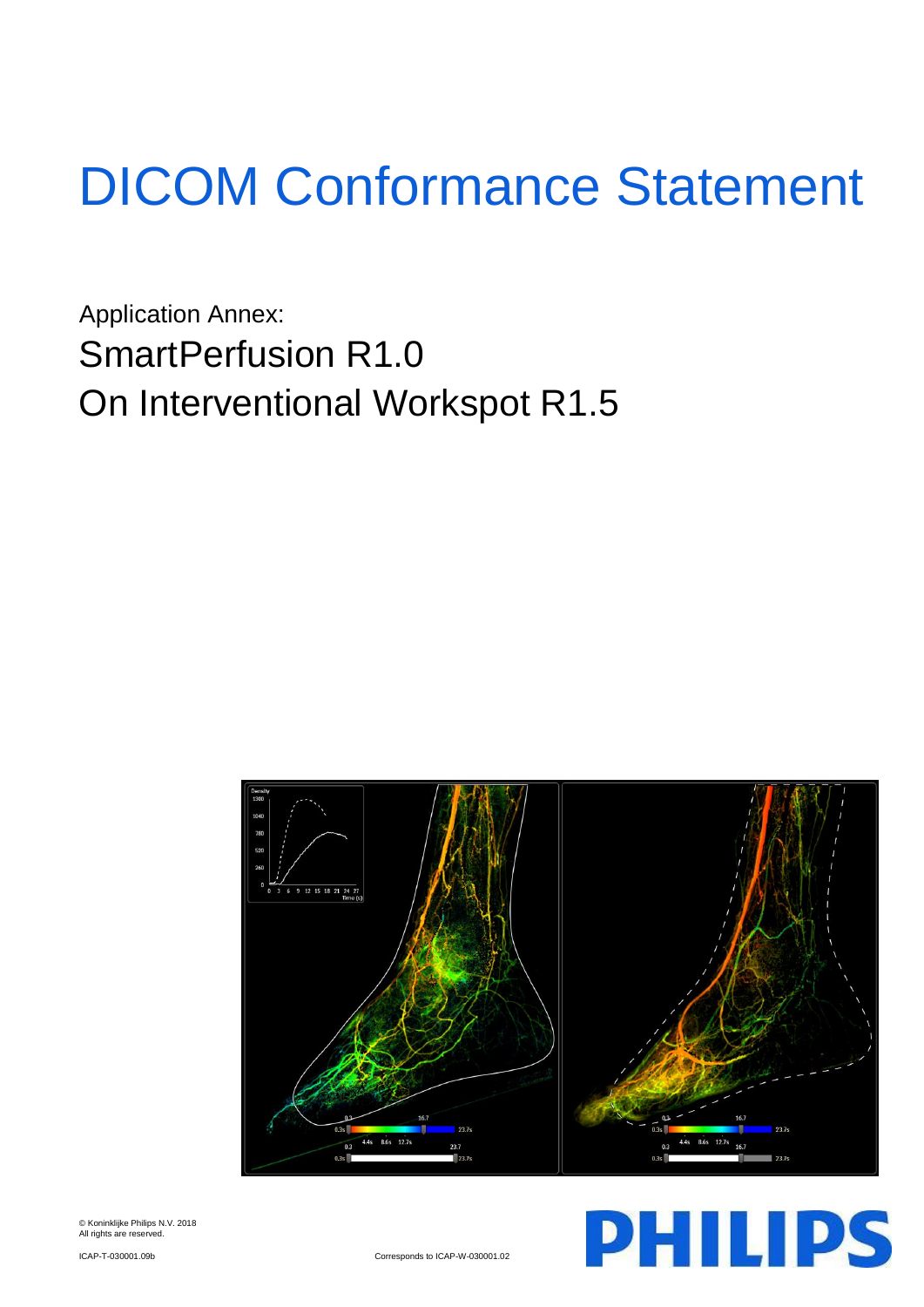**Issued by:** Philips Medical Systems Nederland BV, a Philips Healthcare company,

P.O. Box 10.000 5680 DA Best The Netherlands

Email: [dicom@philips.com](mailto:dicom@philips.com) Internet[: www.philips.com/dicom](http://www.philips.com/dicom)

Document Number: ICAP-PF.0034940 Date: 24-May-2018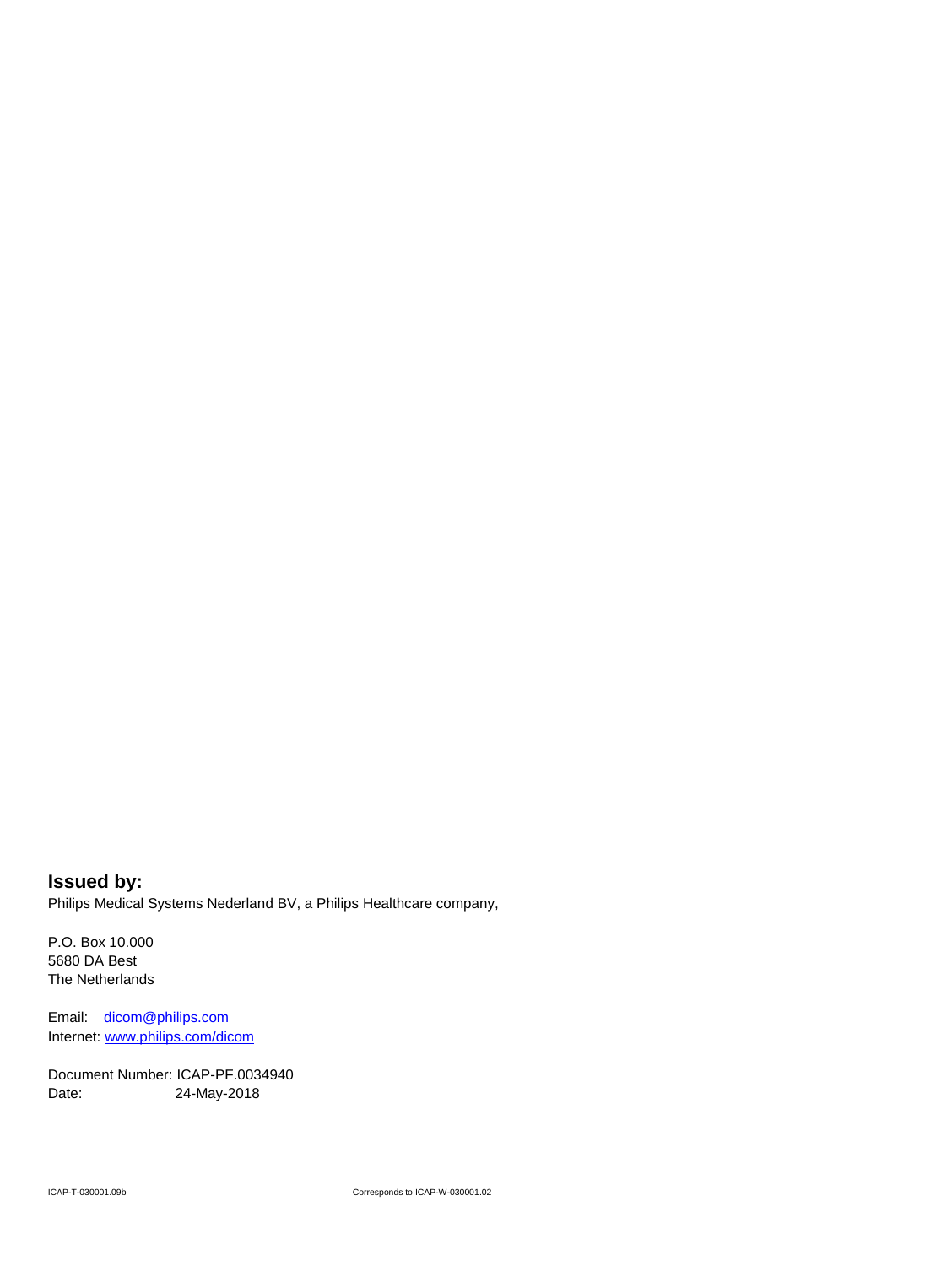# **Table of Contents**

| $\mathbf{1}$ . |  |
|----------------|--|
| 1.1.           |  |
| 1.2.           |  |
| 2.             |  |
| 2.1            |  |
|                |  |
|                |  |
| 2.1.2.1        |  |
| 2.1.2.2        |  |
| 2.1.2.3.       |  |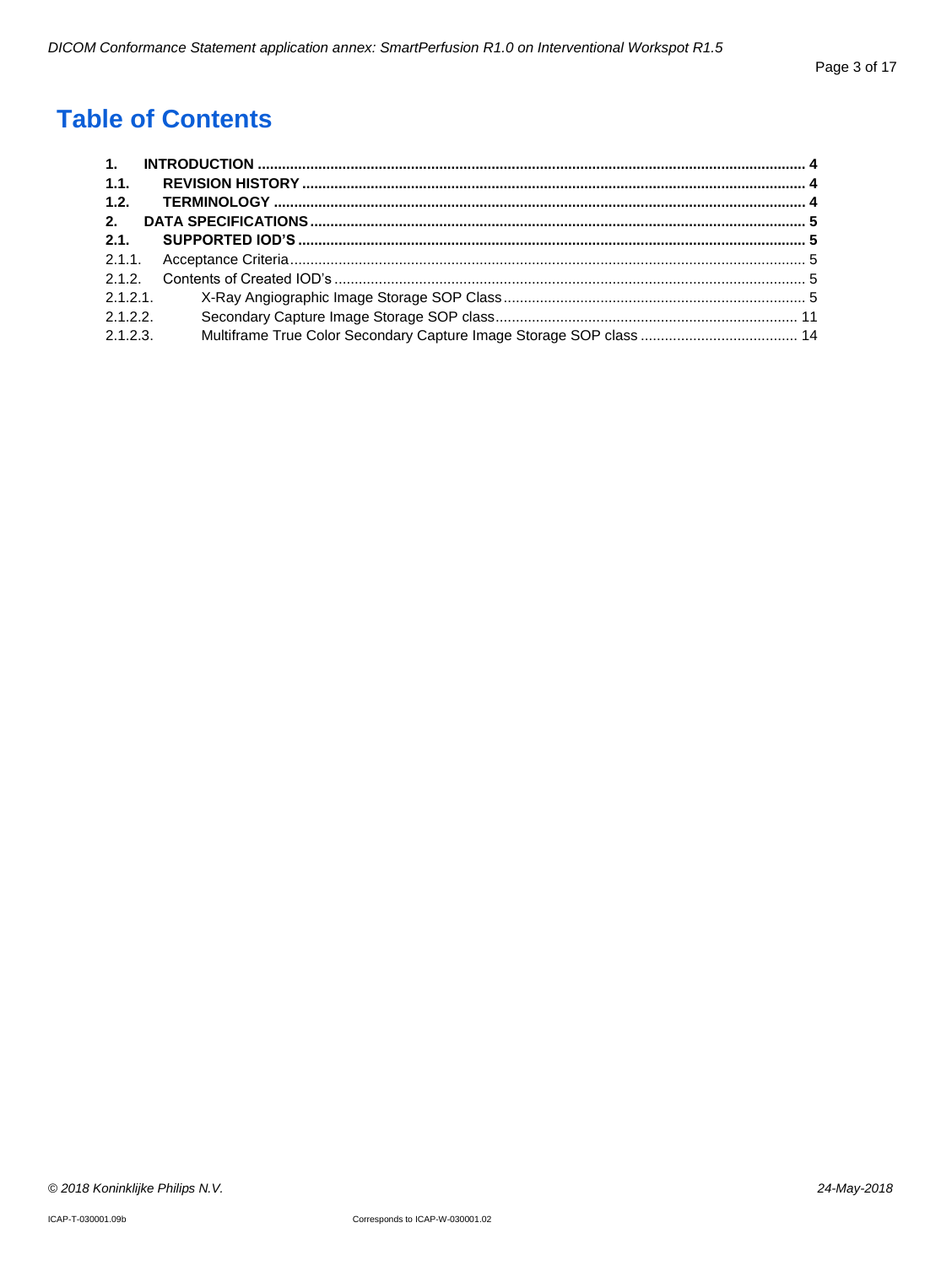## <span id="page-3-0"></span>**1. Introduction**

SmartPerfusion R 1.0 is a software product (Interventional Tool) that provides color coded representation of a digital subtraction angiography (DSA). It can visualize multiple functional parameters related to the time density function. It also provides a comparison between pre-, peri-, and post-procedural color coded images.

SmartPerfusion R 1.0 runs on a separate PC based platform, which is called the Interventional Workspot R1.5. The Interventional Workspot workstation is placed either in the control room or in the technical room of an interventional suite or (hybrid) operating room and is connected to the Philips Interventional X-ray System via a private network connection. The control mechanisms are the mouse and keyboard and/or touch screen module in the control room and the touch screen module and optionally mouse in the examination room.

## <span id="page-3-1"></span>**1.1. Revision History**

The revision history below provides dates and differences among individual document versions.

#### **Table 1: Revision History**

| <b>Document Version</b> | Date of Issue | <b>Status</b> | <b>Description</b>   |
|-------------------------|---------------|---------------|----------------------|
| 00                      | 24-May-2018   | Authorized    | <b>Final Version</b> |

## <span id="page-3-2"></span>**1.2. Terminology**

| <b>DICOM</b> | Digital Imaging and Communications in Medicine |
|--------------|------------------------------------------------|
| <b>IOD</b>   | Information Object Definition                  |
| UID          | Unique Identifier                              |
| VR.          | <b>Value Representation</b>                    |
| XА           | X-Ray Angiography                              |
| <b>SC</b>    | Secondary Capture                              |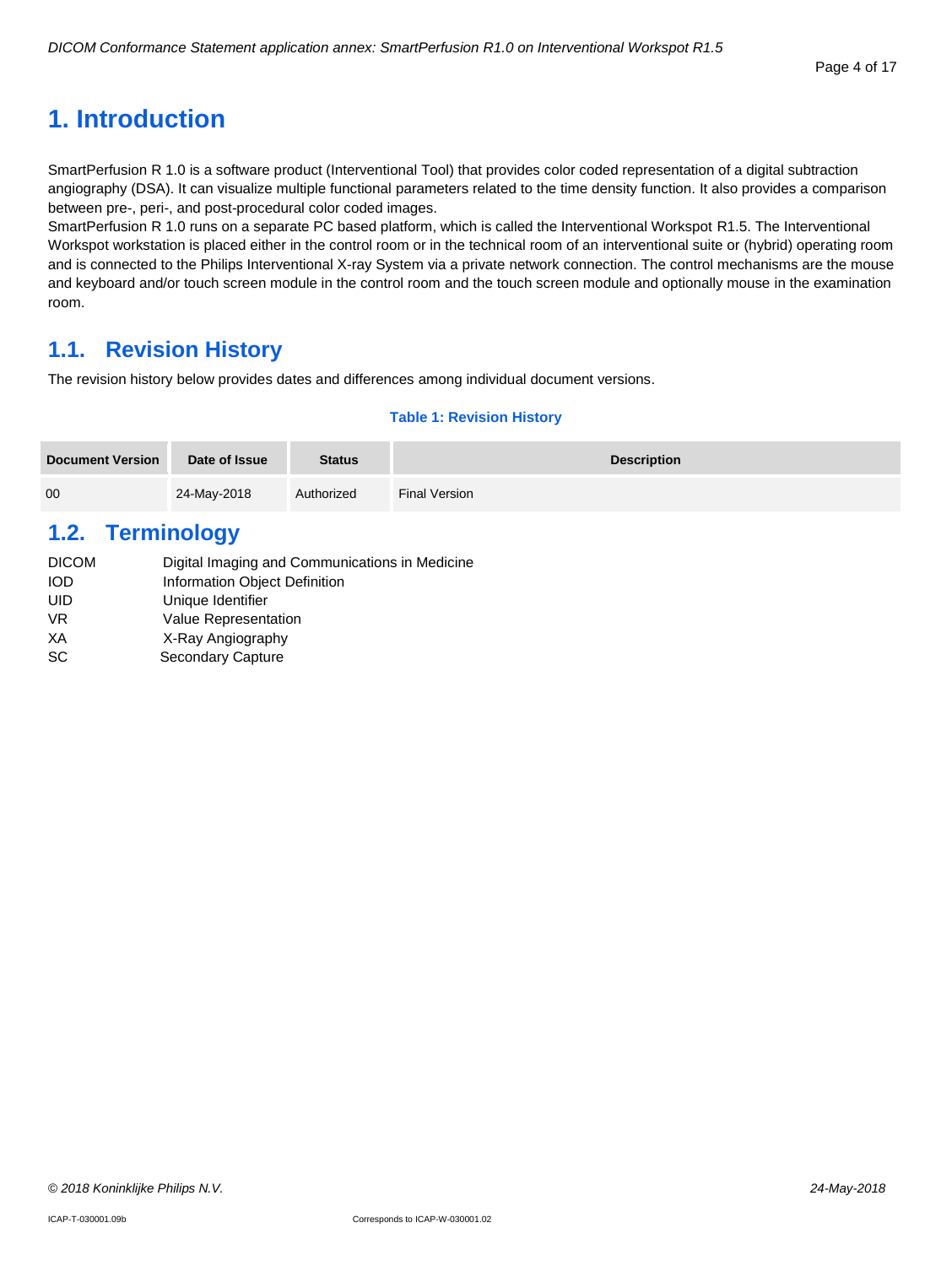# <span id="page-4-0"></span>**2. Data Specifications**

## <span id="page-4-1"></span>**2.1. Supported IOD's**

This section specifies each IOD accepted and / or created by SmartPerfusion Application.

- ACCEPTED The applicable IOD is accepted for storage in the repository of the hosting platform and supported for import SmartPerfusion Application or viewing and analysis.
- CREATED The SmartPerfusion Application supports generation of derived data by using the applicable IOD and is able to store this data in the repository of the hosting platform.

#### **Table 2: Supported IOD's**

| <b>IOD</b>                                         | <b>Support</b>               |                 |                |
|----------------------------------------------------|------------------------------|-----------------|----------------|
| <b>Name</b>                                        | <b>UID</b>                   | <b>ACCEPTED</b> | <b>CREATED</b> |
| X-Ray Angiographic Image Storage SOP Class         | 1.2.840.10008.5.1.4.1.1.12.1 | Yes             | Yes            |
| Secondary Capture Image Storage SOP Class          | 1.2.840.10008.5.1.4.1.1.7    | <b>No</b>       | Yes            |
| Multi Frame True Color Secondary Capture SOP Class | 1.2.840.10008.5.1.4.1.1.7.4  | <b>No</b>       | Yes            |

Note: SmartPerfusion can create movies up to 180 seconds.

#### <span id="page-4-2"></span>**2.1.1. Acceptance Criteria**

SmartPerfusion accepts all XA objects that are available in the Interventional Workspot hosting platform.

#### <span id="page-4-3"></span>**2.1.2. Contents of Created IOD's**

This section specifies in detail the attribute contents of created data objects. Attributes are grouped together by its corresponding module as specified by DICOM standard. Philips private attributes are excluded for specification.

Abbreviations used in the Module table for the column "Presence of Value" are:

| ALWAYS       | The attribute is always present with a value                                                                            |
|--------------|-------------------------------------------------------------------------------------------------------------------------|
| <b>EMPTY</b> | The attribute is always present without any value (attribute sent zero length)                                          |
| <b>VNAP</b>  | The attribute is always present and its Value is Not Always Present (attribute sent zero length if no value is present) |
| ANAP         | The attribute is present under specified condition $-$ if present then it will always have a value                      |

The abbreviations used in the Module table for the column "Source" are:

- AUTO The attribute value is generated automatically
- CONFIG The attribute value source is a configurable parameter
- COPY The attribute value source is another SOP instance
- FIXED The attribute value is hard-coded in the application
- IMPLICIT The attribute value source is a user-implicit setting
- MPPS The attribute value is the same as that use for Modality Performed Procedure Step
- MWL The attribute value source is a Modality Worklist
- USER The attribute value source is explicit user input

#### <span id="page-4-4"></span>**2.1.2.1. X-Ray Angiographic Image Storage SOP Class**

#### **Table 3: IOD of Created X-Ray Angiographic Image Storage Instances**

| <b>Information Entity</b> | <b>Module</b>                   | <b>Presence Of Module</b> |
|---------------------------|---------------------------------|---------------------------|
| Patient                   | <b>Patient Module</b>           | ALWAYS                    |
| Study                     | <b>General Study Module</b>     | ALWAYS                    |
| <b>Series</b>             | <b>General Series Module</b>    | ALWAYS                    |
| Equipment                 | <b>General Equipment Module</b> | <b>ALWAYS</b>             |
| Image                     | General Image Module            | <b>ALWAYS</b>             |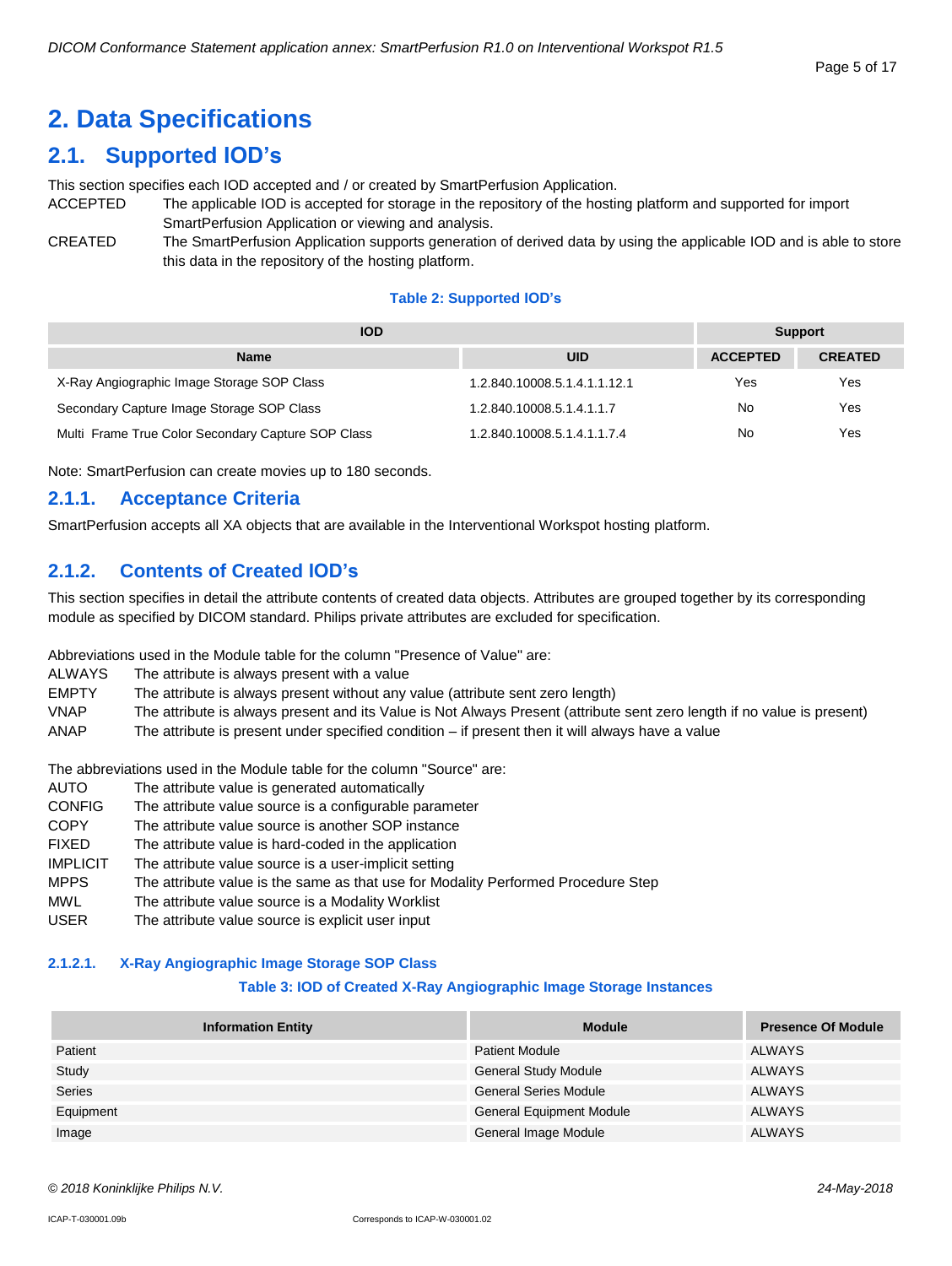Page 6 of 17

| Image Pixel Module            | <b>ALWAYS</b> |
|-------------------------------|---------------|
| <b>Display Shutter Module</b> | <b>ALWAYS</b> |
| X-Ray Image Module            | <b>ALWAYS</b> |
| X-Ray Acquisition Module      | <b>ALWAYS</b> |
| X-Ray Table Module            | <b>ALWAYS</b> |
| <b>XA Positioner Module</b>   | <b>ALWAYS</b> |
| DX Detector Module            | <b>ALWAYS</b> |
| <b>VOI LUT Module</b>         | <b>ALWAYS</b> |
| SOP Common Module             | <b>ALWAYS</b> |

#### **Table 4: Patient Module**

| <b>Attribute Name</b> | Tag       | <b>VR</b> | Value | <b>Presence of Value</b> | <b>Source</b> | <b>Comment</b>                                             |
|-----------------------|-----------|-----------|-------|--------------------------|---------------|------------------------------------------------------------|
| Patient's Name        | 0010.0010 | <b>PN</b> |       | <b>VNAP</b>              | <b>COPY</b>   | Obtained from X-Ray<br>System or Media or<br>DICOM Source. |
| Patient ID            | 0010.0020 | LO        |       | <b>VNAP</b>              | <b>COPY</b>   | Obtained from X-Ray<br>System or Media or<br>DICOM Source. |
| Patient's Birth Date  | 0010.0030 | DA        |       | <b>VNAP</b>              | <b>COPY</b>   | Obtained from X-Ray<br>System or Media or<br>DICOM Source. |
| Patient's Sex         | 0010.0040 | CS.       |       | <b>VNAP</b>              | <b>COPY</b>   | Obtained from X-Ray<br>System or Media or<br>DICOM Source. |

#### **Table 5: General Study Module**

| <b>Attribute Name</b>      | Tag       | <b>VR</b> | Value | <b>Presence of Value</b> | <b>Source</b> | <b>Comment</b>                                                    |
|----------------------------|-----------|-----------|-------|--------------------------|---------------|-------------------------------------------------------------------|
| <b>Study Date</b>          | 0008,0020 | DA        |       | <b>VNAP</b>              | <b>COPY</b>   | Obtained from X-Ray<br>System or Media or<br>DICOM Source.        |
| <b>Study Time</b>          | 0008,0030 | <b>TM</b> |       | <b>VNAP</b>              | <b>COPY</b>   | Obtained from X-Ray<br>System or Media or<br>DICOM Source.        |
| <b>Accession Number</b>    | 0008,0050 | <b>SH</b> |       | <b>VNAP</b>              | <b>COPY</b>   | Obtained from X-Ray<br>System or Media or<br>DICOM Source.        |
| Referring Physician's Name | 0008,0090 | <b>PN</b> |       | <b>VNAP</b>              | <b>COPY</b>   | Obtained from X-Ray<br>System or Media or<br><b>DICOM Source.</b> |
| Study Instance UID         | 0020,000D | UI        |       | <b>ALWAYS</b>            | <b>AUTO</b>   |                                                                   |
| Study ID                   | 0020,0010 | <b>SH</b> |       | <b>VNAP</b>              | <b>COPY</b>   | Obtained from X-Ray<br>System or Media or<br><b>DICOM Source.</b> |

#### **Table 6: General Series Module**

| <b>Attribute Name</b> | Tag       | <b>VR</b> | Value | <b>Presence of Value</b> | <b>Source</b> | Comment                                                    |
|-----------------------|-----------|-----------|-------|--------------------------|---------------|------------------------------------------------------------|
| Series Date           | 0008,0021 | DA        |       | <b>ANAP</b>              | <b>COPY</b>   | Obtained from X-Ray<br>System or Media or<br>DICOM Source. |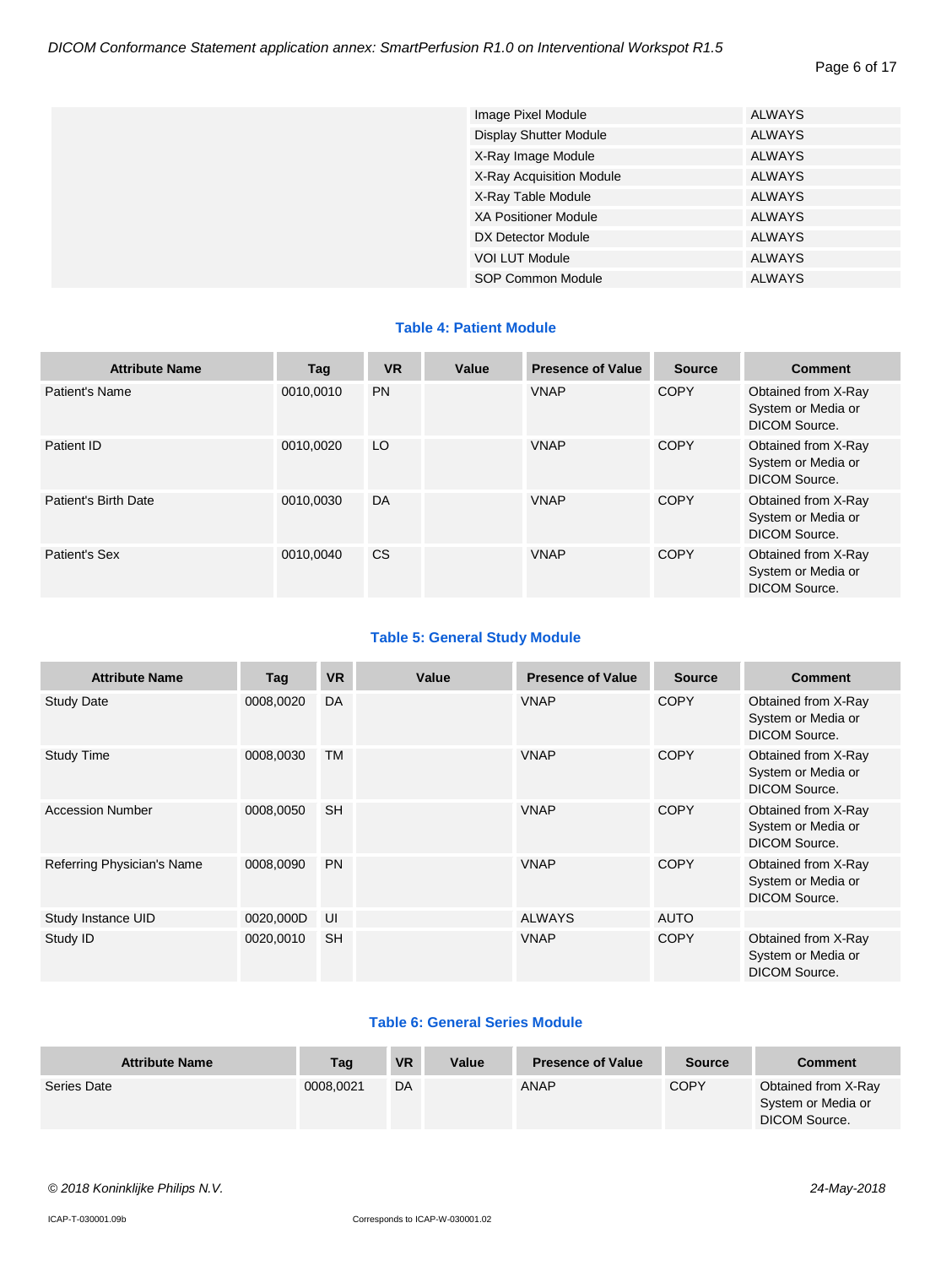#### Page 7 of 17

| <b>Series Time</b>                  | 0008,0031 | <b>TM</b> | ANAP          | <b>COPY</b> | Obtained from X-Ray<br>System or Media or<br><b>DICOM Source.</b> |
|-------------------------------------|-----------|-----------|---------------|-------------|-------------------------------------------------------------------|
| Modality                            | 0008,0060 | <b>CS</b> | <b>ALWAYS</b> | COPY        | Obtained from X-Ray<br>System or Media or<br><b>DICOM Source.</b> |
| Series Description                  | 0008,103E | LO        | <b>ANAP</b>   | <b>COPY</b> | Obtained from X-Ray<br>System or Media or<br>DICOM Source.        |
| Performing Physician's Name         | 0008,1050 | <b>PN</b> | ANAP          | <b>COPY</b> | Obtained from X-Ray<br>System or Media or<br><b>DICOM Source.</b> |
| <b>Related Series Sequence</b>      | 0008,1250 | <b>SQ</b> | <b>ANAP</b>   | <b>COPY</b> | Obtained from X-Ray<br>System or Media or<br><b>DICOM Source.</b> |
| >Study Instance UID                 | 0020,000D | UI        | <b>ALWAYS</b> | <b>AUTO</b> |                                                                   |
| >Series Instance UID                | 0020,000E | UI        | <b>ALWAYS</b> | <b>AUTO</b> |                                                                   |
| >Purpose of Reference Code Sequence | 0040,A170 | SQ        | <b>VNAP</b>   | <b>COPY</b> | Obtained from X-Ray<br>System or Media or<br><b>DICOM Source.</b> |
| Series Instance UID                 | 0020,000E | UI        | <b>ALWAYS</b> | <b>AUTO</b> |                                                                   |
| Series Number                       | 0020,0011 | <b>IS</b> | <b>VNAP</b>   | <b>COPY</b> | Obtained from X-Ray<br>System or Media or<br><b>DICOM Source.</b> |
| Performed Procedure Step Start Date | 0040,0244 | DA        | <b>ANAP</b>   | <b>COPY</b> | Obtained from X-Ray<br>System or Media or<br><b>DICOM Source.</b> |
| Performed Procedure Step Start Time | 0040,0245 | <b>TM</b> | <b>ANAP</b>   | <b>COPY</b> | Obtained from X-Ray<br>System or Media or<br><b>DICOM Source.</b> |
| Performed Procedure Step ID         | 0040,0253 | <b>SH</b> | <b>ANAP</b>   | <b>COPY</b> | Obtained from X-Ray<br>System or Media or<br>DICOM Source.        |

#### **Table 7: General Equipment Module**

| <b>Attribute Name</b>     | Tag       | <b>VR</b> | Value                      | Presence of<br>Value | <b>Source</b> | <b>Comment</b>                                          |
|---------------------------|-----------|-----------|----------------------------|----------------------|---------------|---------------------------------------------------------|
| Manufacturer              | 0008,0070 | LO.       | <b>Philips</b>             | <b>ALWAYS</b>        | <b>FIXED</b>  |                                                         |
| <b>Institution Name</b>   | 0008,0080 | LO        |                            | <b>VNAP</b>          | <b>AUTO</b>   |                                                         |
| Manufacturer's Model Name | 0008,1090 | LO.       | Interventional<br>Workspot | <b>ALWAYS</b>        | <b>CONFIG</b> |                                                         |
| Device Serial Number      | 0018,1000 |           |                            | ANAP                 | <b>CONFIG</b> |                                                         |
| Software Versions         | 0018,1020 | LO.       | 1.5.X                      | <b>ALWAYS</b>        | <b>CONFIG</b> | where "x" is the<br>detailed application<br>SW version. |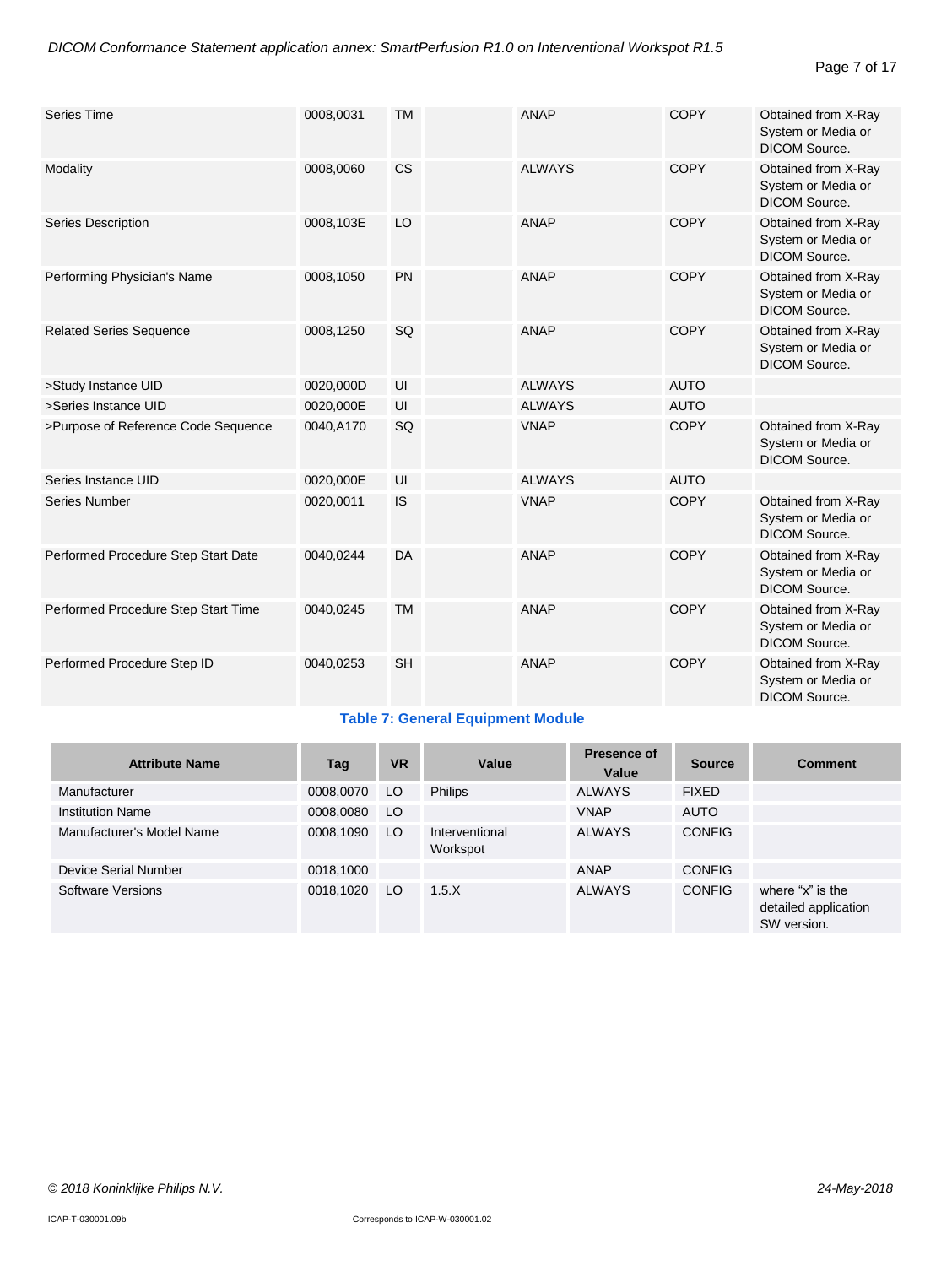#### **Table 8: General Image Module**

| <b>Attribute Name</b>       | Tag       | <b>VR</b> | Value          | <b>Presence of</b><br>Value | <b>Source</b> | <b>Comment</b>                                                    |
|-----------------------------|-----------|-----------|----------------|-----------------------------|---------------|-------------------------------------------------------------------|
| Image Type                  | 0008,0008 | <b>CS</b> |                | <b>ANAP</b>                 | <b>COPY</b>   | Obtained from X-Ray<br>System or Media or<br>DICOM Source.        |
| <b>Acquisition Date</b>     | 0008,0022 | DA        |                | <b>ANAP</b>                 | <b>COPY</b>   | Obtained from X-Ray<br>System or Media or<br>DICOM Source.        |
| <b>Content Date</b>         | 0008,0023 | DA        |                | <b>VNAP</b>                 | <b>COPY</b>   | Obtained from X-Ray<br>System or Media or<br>DICOM Source.        |
| <b>Acquisition Time</b>     | 0008,0032 | <b>TM</b> |                | <b>ANAP</b>                 | COPY          | Obtained from X-Ray<br>System or Media or<br><b>DICOM Source.</b> |
| <b>Content Time</b>         | 0008,0033 | <b>TM</b> |                | <b>VNAP</b>                 | <b>COPY</b>   | Obtained from X-Ray<br>System or Media or<br>DICOM Source.        |
| <b>Instance Number</b>      | 0020,0013 | IS        |                | <b>VNAP</b>                 | <b>COPY</b>   | Obtained from X-Ray<br>System or Media or<br>DICOM Source.        |
| <b>Patient Orientation</b>  | 0020,0020 | CS        |                | <b>ANAP</b>                 | <b>COPY</b>   | Obtained from X-Ray<br>System or Media or<br>DICOM Source.        |
| Lossy Image Compression     | 0028,2110 | <b>CS</b> |                | <b>ANAP</b>                 | <b>COPY</b>   | Obtained from X-Ray<br>System or Media or<br>DICOM Source.        |
| Icon Image Sequence         | 0088,0200 | SQ        |                | <b>ANAP</b>                 | <b>COPY</b>   | Obtained from X-Ray<br>System or Media or<br>DICOM Source.        |
| >Samples per Pixel          | 0028,0002 | US        | MONOCHROME2    | <b>ALWAYS</b>               | <b>COPY</b>   | Obtained from X-Ray<br>System or Media or<br>DICOM Source.        |
| >Photometric Interpretation | 0028,0004 | CS        |                | <b>ALWAYS</b>               | <b>COPY</b>   | Obtained from X-Ray<br>System or Media or<br><b>DICOM Source.</b> |
| >Rows                       | 0028,0010 | US        | 128            | <b>ALWAYS</b>               | <b>COPY</b>   | Obtained from X-Ray<br>System or Media or<br>DICOM Source.        |
| >Columns                    | 0028,0011 | US        | 128            | <b>ALWAYS</b>               | <b>COPY</b>   | Obtained from X-Ray<br>System or Media or<br>DICOM Source.        |
| >Bits Allocated             | 0028,0100 | US        | 8              | <b>ALWAYS</b>               | <b>COPY</b>   | Obtained from X-Ray<br>System or Media or<br>DICOM Source.        |
| >Bits Stored                | 0028,0101 | US        | $\bf 8$        | <b>ALWAYS</b>               | <b>COPY</b>   | Obtained from X-Ray<br>System or Media or<br>DICOM Source.        |
| >High Bit                   | 0028,0102 | US        | $\overline{7}$ | <b>ALWAYS</b>               | <b>COPY</b>   | Obtained from X-Ray<br>System or Media or<br>DICOM Source.        |
| >Pixel Representation       | 0028,0103 | US        | $\mathbf 0$    | <b>ALWAYS</b>               | <b>COPY</b>   | Obtained from X-Ray<br>System or Media or<br>DICOM Source.        |
| >Pixel Data                 | 7FE0,0010 | OW/OB     |                | <b>ANAP</b>                 | <b>COPY</b>   | Obtained from X-Ray<br>System or Media or<br>DICOM Source.        |

#### *© 2018 Koninklijke Philips N.V. 24-May-2018*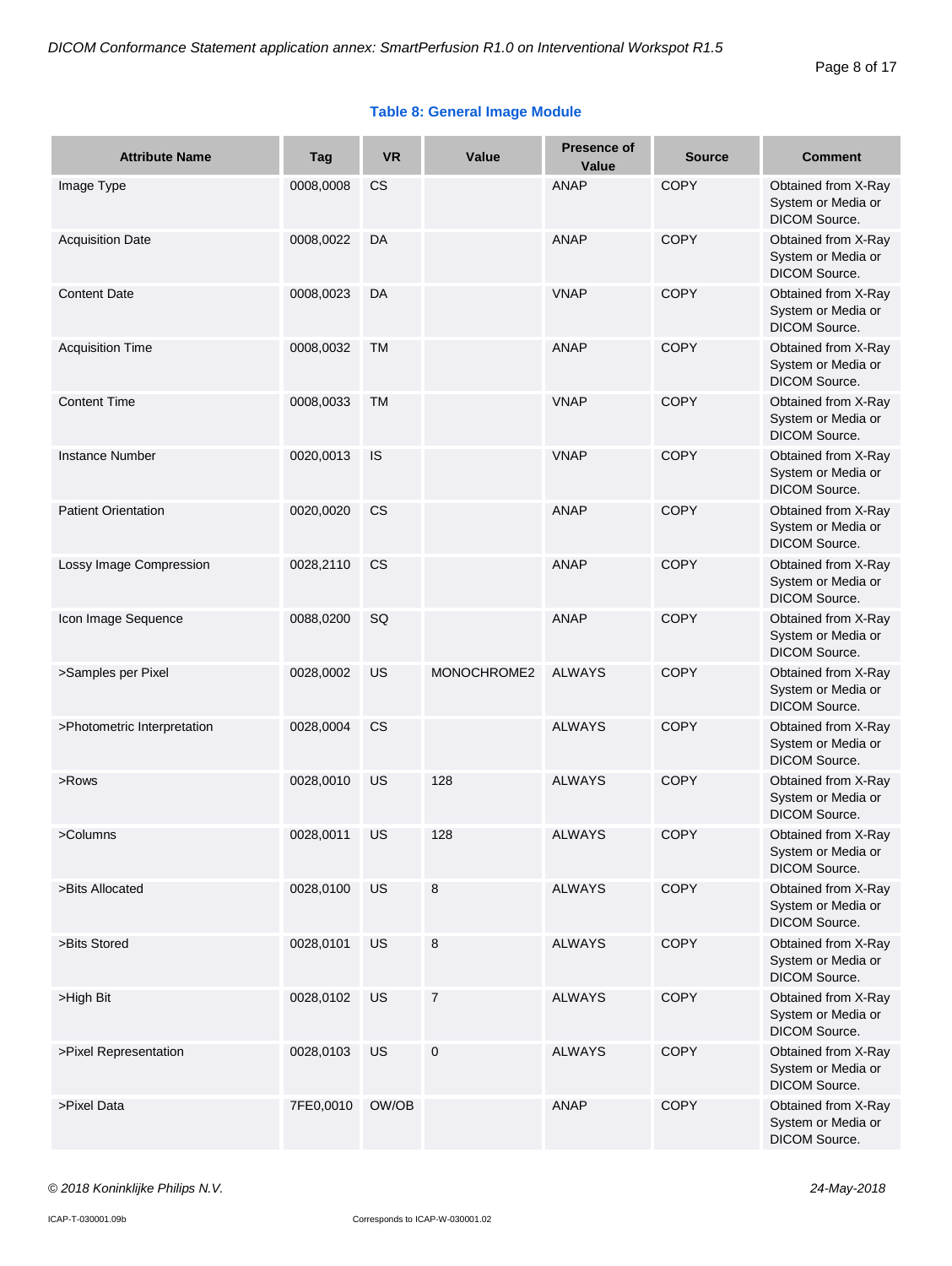| <b>Attribute Name</b>       | Tag       | <b>VR</b> | Value                  | <b>Presence of Value</b> | <b>Source</b> | <b>Comment</b>                                                    |
|-----------------------------|-----------|-----------|------------------------|--------------------------|---------------|-------------------------------------------------------------------|
| Samples per Pixel           | 0028,0002 | US        | 1                      | <b>ALWAYS</b>            | <b>COPY</b>   | Obtained from X-Ray<br>System or Media or<br><b>DICOM Source.</b> |
| Photometric Interpretation  | 0028,0004 | <b>CS</b> | <b>MONOCHROM</b><br>E2 | <b>ALWAYS</b>            | COPY          | Obtained from X-Ray<br>System or Media or<br><b>DICOM Source.</b> |
| <b>Rows</b>                 | 0028,0010 | US        |                        | <b>ALWAYS</b>            | <b>COPY</b>   | Obtained from X-Ray<br>System or Media or<br><b>DICOM Source.</b> |
| Columns                     | 0028,0011 | US        |                        | <b>ALWAYS</b>            | <b>COPY</b>   | Obtained from X-Ray<br>System or Media or<br><b>DICOM Source.</b> |
| <b>Bits Allocated</b>       | 0028,0100 | US        | 16                     | <b>ALWAYS</b>            | <b>COPY</b>   | Obtained from X-Ray<br>System or Media or<br><b>DICOM Source.</b> |
| <b>Bits Stored</b>          | 0028,0101 | US        | 16                     | <b>ALWAYS</b>            | <b>COPY</b>   | Obtained from X-Ray<br>System or Media or<br><b>DICOM Source.</b> |
| <b>High Bit</b>             | 0028,0102 | US        | 15                     | <b>ALWAYS</b>            | <b>COPY</b>   | Obtained from X-Ray<br>System or Media or<br><b>DICOM Source.</b> |
| <b>Pixel Representation</b> | 0028,0103 | US        | $\overline{0}$         | <b>ALWAYS</b>            | <b>COPY</b>   | Obtained from X-Ray<br>System or Media or<br><b>DICOM Source.</b> |
| <b>Pixel Data</b>           | 7FE0,0010 | OB/OW     |                        | <b>VNAP</b>              | <b>COPY</b>   | Obtained from X-Ray<br>System or Media or<br><b>DICOM Source.</b> |

#### **Table 9: Image Pixel Module**

#### **Table 10: Display Shutter Module**

| <b>Attribute Name</b>              | Tag       | <b>VR</b>     | Value | <b>Presence of Value</b> | <b>Source</b> | <b>Comment</b>                                             |
|------------------------------------|-----------|---------------|-------|--------------------------|---------------|------------------------------------------------------------|
| <b>Shutter Shape</b>               | 0018.1600 | <sub>CS</sub> |       | <b>ALWAYS</b>            | <b>COPY</b>   | Obtained from X-Ray<br>System or Media or<br>DICOM Source. |
| <b>Shutter Left Vertical Edge</b>  | 0018.1602 | <b>IS</b>     |       | <b>ALWAYS</b>            | <b>COPY</b>   | Obtained from X-Ray<br>System or Media or<br>DICOM Source. |
| <b>Shutter Right Vertical Edge</b> | 0018,1604 | IS            |       | <b>ALWAYS</b>            | <b>COPY</b>   | Obtained from X-Ray<br>System or Media or<br>DICOM Source. |
| Shutter Upper Horizontal Edge      | 0018.1606 | <b>IS</b>     |       | <b>ALWAYS</b>            | <b>COPY</b>   | Obtained from X-Ray<br>System or Media or<br>DICOM Source. |
| Shutter Lower Horizontal Edge      | 0018.1608 | <b>IS</b>     |       | <b>ALWAYS</b>            | <b>COPY</b>   | Obtained from X-Ray<br>System or Media or<br>DICOM Source. |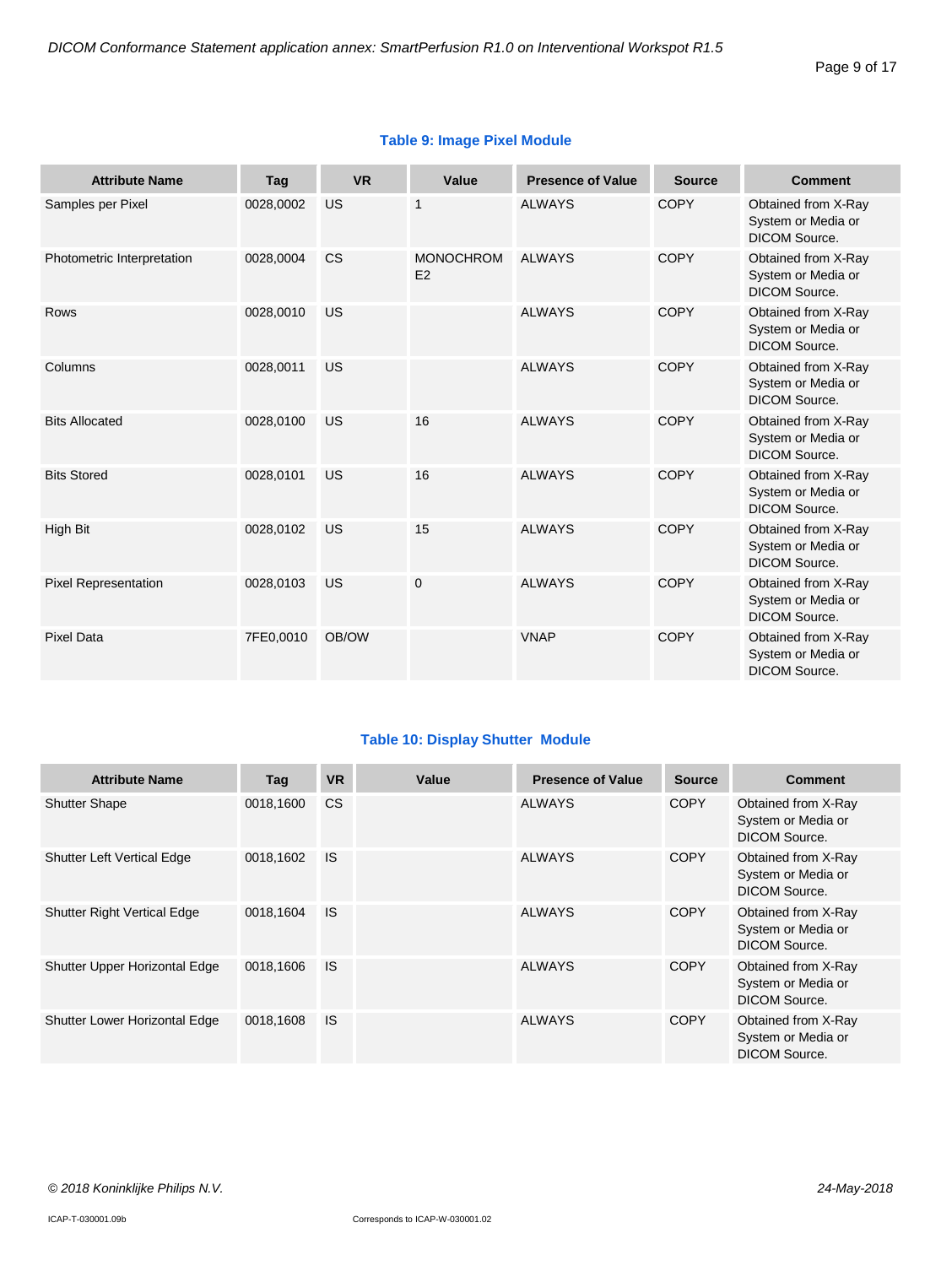| <b>Attribute Name</b>               | Tag       | <b>VR</b> | Value          | <b>Presence of Value</b> | <b>Source</b> | <b>Comment</b>                |
|-------------------------------------|-----------|-----------|----------------|--------------------------|---------------|-------------------------------|
| Image Type                          | 0008,0008 | <b>CS</b> |                | <b>ALWAYS</b>            | <b>COPY</b>   | Obtained from X-Ray<br>System |
| Samples per Pixel                   | 0028,0002 | <b>US</b> |                | <b>ALWAYS</b>            | <b>COPY</b>   | Obtained from X-Ray<br>System |
| Photometric Interpretation          | 0028,0004 | <b>CS</b> | MONOCHROME2    | <b>ALWAYS</b>            | <b>COPY</b>   | Obtained from X-Ray<br>System |
| <b>Frame Increment Pointer</b>      | 0028,0009 | AT        |                | <b>ALWAYS</b>            | <b>COPY</b>   | Obtained from X-Ray<br>System |
| <b>Bits Allocated</b>               | 0028,0100 | <b>US</b> | 16             | <b>ALWAYS</b>            | <b>COPY</b>   | Obtained from X-Ray<br>System |
| <b>Bits Stored</b>                  | 0028,0101 | <b>US</b> | 16             | <b>ALWAYS</b>            | <b>COPY</b>   | Obtained from X-Ray<br>System |
| High Bit                            | 0028,0102 | <b>US</b> | 15             | <b>ALWAYS</b>            | <b>COPY</b>   | Obtained from X-Ray<br>System |
| <b>Pixel Representation</b>         | 0028,0103 | <b>US</b> | $\overline{0}$ | <b>ALWAYS</b>            | <b>COPY</b>   | Obtained from X-Ray<br>System |
| <b>Pixel Intensity Relationship</b> | 0028,1040 | <b>CS</b> | <b>LIN</b>     | <b>ALWAYS</b>            | <b>COPY</b>   | Obtained from X-Ray<br>System |
| Lossy Image Compression             | 0028,2110 | <b>CS</b> | 00             | <b>ALWAYS</b>            | <b>COPY</b>   | Obtained from X-Ray<br>System |

#### **Table 11: X-Ray Image Module**

#### **Table 12: X-Ray Acquisition Module**

| <b>Attribute Name</b>    | Tag       | <b>VR</b> | Value | <b>Presence of Value</b> | <b>Source</b> | <b>Comment</b>                |
|--------------------------|-----------|-----------|-------|--------------------------|---------------|-------------------------------|
| <b>KVP</b>               | 0018,0060 | DS        |       | <b>VNAP</b>              | <b>COPY</b>   | Obtained from X-Ray<br>System |
| Exposure Time            | 0018,1150 | <b>IS</b> |       | <b>VNAP</b>              | <b>COPY</b>   | Obtained from X-Ray<br>System |
| <b>Radiation Setting</b> | 0018,1155 | <b>CS</b> |       | <b>ALWAYS</b>            | COPY          | Obtained from X-Ray<br>System |
| Imager Pixel Spacing     | 0018,1164 | DS        |       | ANAP                     | <b>COPY</b>   | Obtained from X-Ray<br>System |
| Pixel Spacing            | 0028,0030 | DS        |       | <b>ALWAYS</b>            | <b>COPY</b>   | Obtained from X-Ray<br>System |

#### **Table 13: X-Ray Table Module**

| <b>Attribute Name</b> | Tag       | <b>VR</b> | Value | <b>Presence of Value</b> | <b>Source</b> | <b>Comment</b>                |
|-----------------------|-----------|-----------|-------|--------------------------|---------------|-------------------------------|
| <b>Table Motion</b>   | 0018.1134 | DS.       |       | <b>VNAP</b>              | <b>COPY</b>   | Obtained from X-Ray<br>System |
| Table Angle           | 0018,1138 | DS.       |       | ANAP                     | <b>COPY</b>   | Obtained from X-Ray<br>System |

#### **Table 14: XA Positioner Module**

| <b>Attribute Name</b>      | Tag       | <b>VR</b> | Value | <b>Presence of Value</b> | <b>Source</b> | <b>Comment</b>                |
|----------------------------|-----------|-----------|-------|--------------------------|---------------|-------------------------------|
| Distance Source to Patient | 0018.1111 | DS        |       | ANAP                     | <b>COPY</b>   | Obtained from X-Ray<br>System |
| Distance Source to Patient | 0018.1111 | DS        |       | <b>ANAP</b>              | <b>COPY</b>   | Obtained from X-Ray<br>System |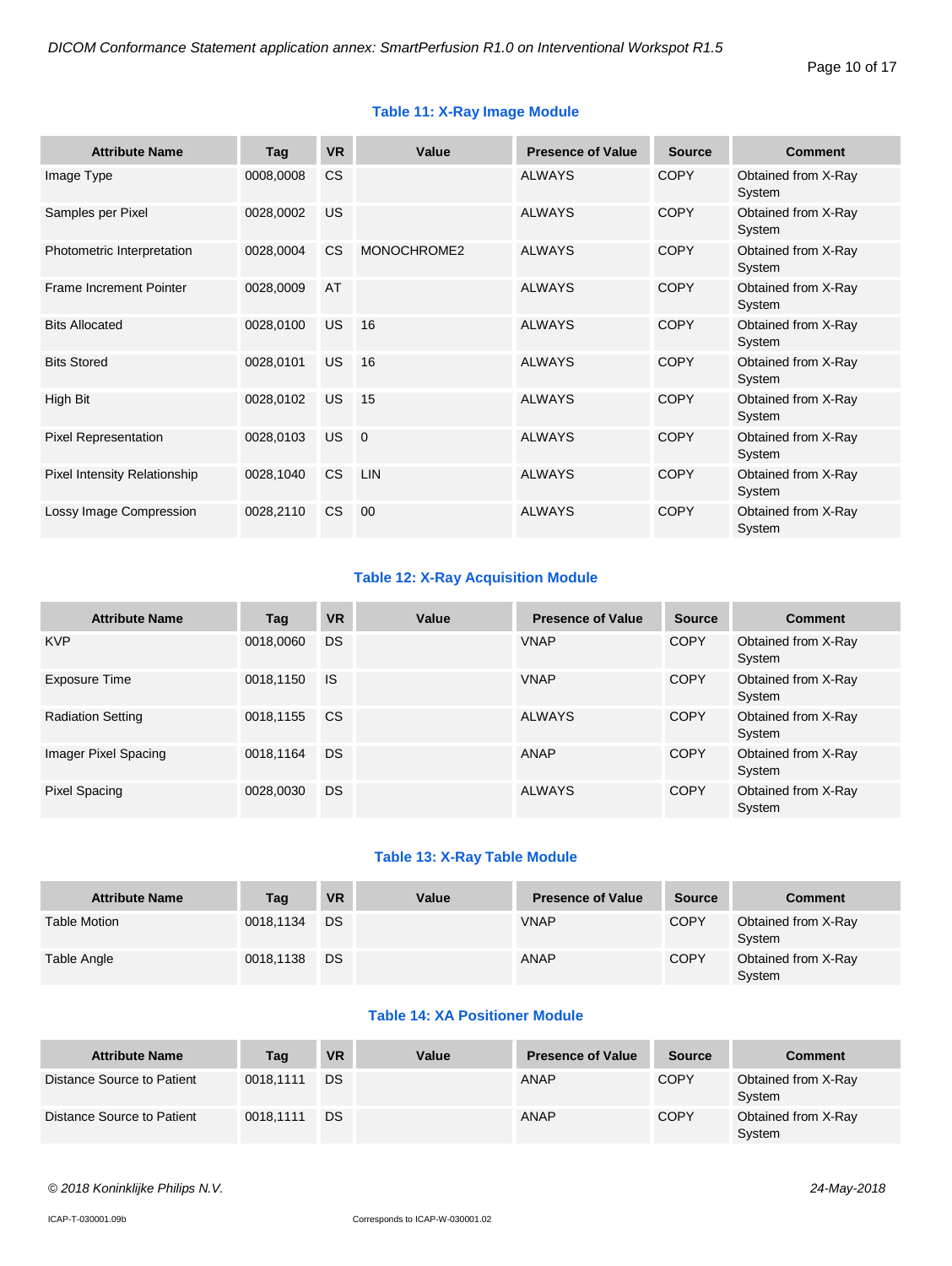#### Page 11 of 17

| <b>Positioner Motion</b>                       | 0018.1500 | <b>CS</b> | <b>VNAP</b> | <b>COPY</b> | Obtained from X-Ray<br>System |
|------------------------------------------------|-----------|-----------|-------------|-------------|-------------------------------|
| <b>Positioner Primary Angle</b>                | 0018.1510 | <b>DS</b> | <b>VNAP</b> | <b>COPY</b> | Obtained from X-Ray<br>System |
| <b>Positioner Secondary Angle</b>              | 0018.1511 | DS        | <b>VNAP</b> | <b>COPY</b> | Obtained from X-Ray<br>System |
| <b>Positioner Primary Angle</b><br>Increment   | 0018.1520 | DS        | <b>VNAP</b> | <b>COPY</b> | Obtained from X-Ray<br>System |
| <b>Positioner Secondary Angle</b><br>Increment | 0018.1521 | DS        | <b>VNAP</b> | <b>COPY</b> | Obtained from X-Ray<br>System |

#### **Table 15: DX Detector Module**

| <b>Attribute Name</b> | Tag       | <b>VR</b> | Value | <b>Presence of Value</b> | <b>Source</b> | <b>Comment</b>                |
|-----------------------|-----------|-----------|-------|--------------------------|---------------|-------------------------------|
| Imager Pixel Spacing  | 0018,1164 | DS        |       | <b>ALWAYS</b>            | <b>COPY</b>   | Obtained from X-Ray<br>System |
| <b>Pixel Spacing</b>  | 0028.0030 | DS        |       | <b>ALWAYS</b>            | <b>COPY</b>   | Obtained from X-Ray<br>System |

#### **Table 16: VOI LUT Module**

| <b>Attribute Name</b> | Tag       | <b>VR</b> | Value | <b>Presence of Value</b> | <b>Source</b> | <b>Comment</b>                |
|-----------------------|-----------|-----------|-------|--------------------------|---------------|-------------------------------|
| <b>Window Center</b>  | 0028.1050 | DS        |       | <b>ALWAYS</b>            | <b>COPY</b>   | Obtained from X-Ray<br>System |
| Window Width          | 0028.1051 | DS        |       | <b>ALWAYS</b>            | <b>COPY</b>   | Obtained from X-Ray<br>System |

#### **Table 17: SOP Common Module**

| <b>Attribute Name</b>         | Tag       | <b>VR</b> | Value                            | <b>Presence of Value</b> | <b>Source</b> | <b>Comment</b>                                                    |
|-------------------------------|-----------|-----------|----------------------------------|--------------------------|---------------|-------------------------------------------------------------------|
| Instance Creation Date        | 0008.0012 | DA        |                                  | ANAP                     | <b>COPY</b>   | Obtained from X-Ray<br>System or Media or<br>DICOM Source.        |
| <b>Instance Creation Time</b> | 0008.0013 | TM        |                                  | ANAP                     | <b>COPY</b>   | Obtained from X-Ray<br>System or Media or<br>DICOM Source.        |
| SOP Class UID                 | 0008,0016 | UI        | 1.2.840.10008.5.1.4.1.1.<br>12.1 | <b>ALWAYS</b>            | <b>COPY</b>   | Obtained from X-Ray<br>System or Media or<br><b>DICOM Source.</b> |
| SOP Instance UID              | 0008,0018 | UI        |                                  | <b>ALWAYS</b>            | <b>AUTO</b>   |                                                                   |
| Instance Number               | 0020.0013 | <b>IS</b> |                                  | ANAP                     | <b>COPY</b>   | Obtained from X-Ray<br>System or Media or<br>DICOM Source.        |

#### <span id="page-10-0"></span>**2.1.2.2. Secondary Capture Image Storage SOP class**

#### **Table 18: IOD of Created Secondary Capture Image Storage SOP Class Instances**

| <b>Information Entity</b> | <b>Module</b>               | <b>Presence Of Module</b> |
|---------------------------|-----------------------------|---------------------------|
| Patient                   | <b>Patient Module</b>       | ALWAYS                    |
| Study                     | <b>General Study Module</b> | ALWAYS                    |
| Series                    | General Series Module       | <b>ALWAYS</b>             |

*© 2018 Koninklijke Philips N.V. 24-May-2018*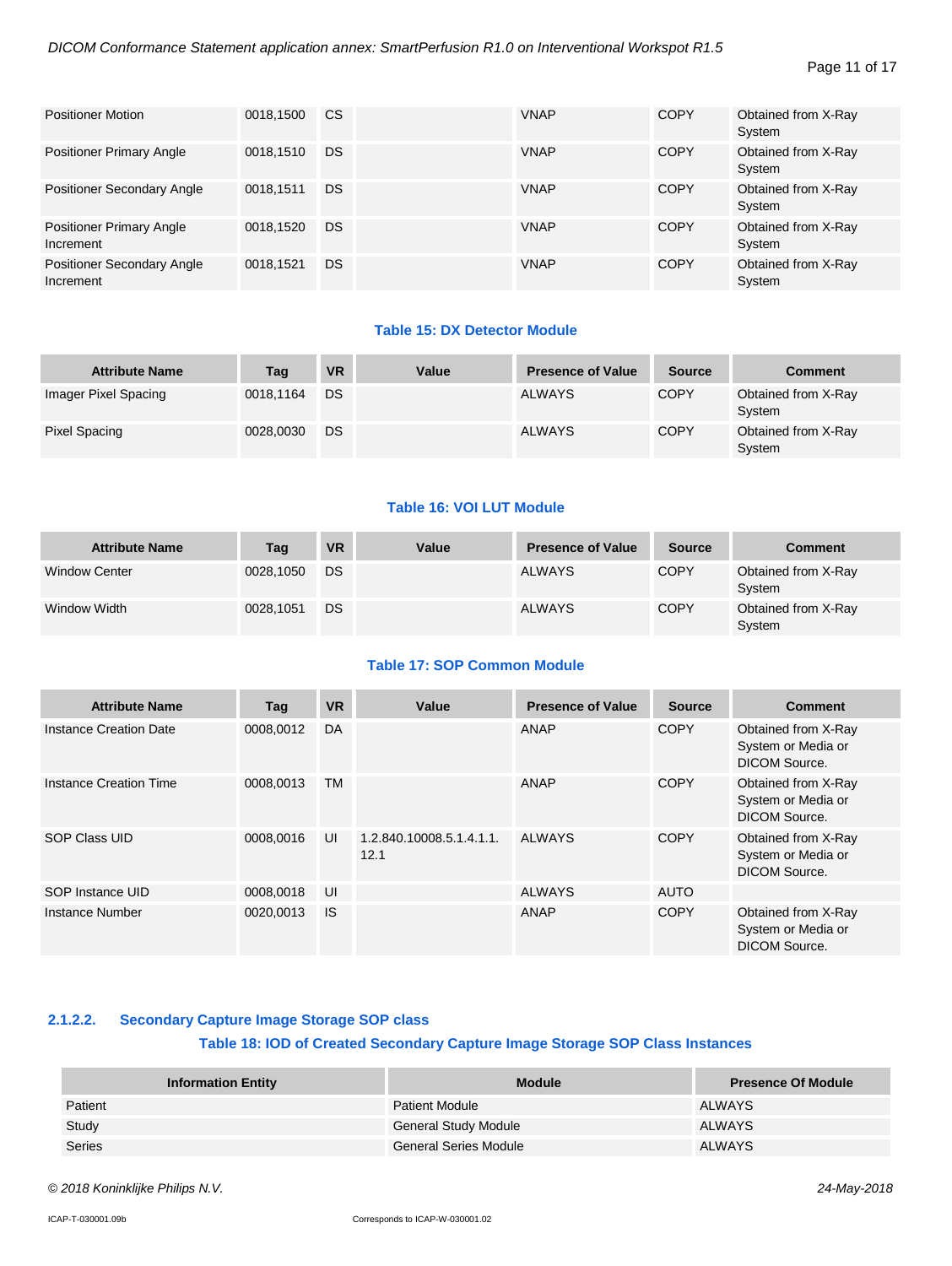#### Page 12 of 17

| Equipment | <b>General Equipment Module</b> | CONDITIONAL   |
|-----------|---------------------------------|---------------|
|           | <b>SC Equipment Module</b>      | ALWAYS        |
| Image     | General Image Module            | <b>ALWAYS</b> |
|           | Image Pixel Module              | <b>ALWAYS</b> |
|           | SOP Common Module               | <b>ALWAYS</b> |

#### **Table 19: Patient Module**

| <b>Attribute Name</b> | Tag       | <b>VR</b> | Value | <b>Presence of Value</b> | <b>Source</b> | <b>Comment</b>                                                    |
|-----------------------|-----------|-----------|-------|--------------------------|---------------|-------------------------------------------------------------------|
| Patient's Name        | 0010,0010 | <b>PN</b> |       | <b>ALWAYS</b>            | <b>COPY</b>   | Obtained from X-Ray<br>System or Media or<br>DICOM Source.        |
| Patient ID            | 0010,0020 | LO        |       | <b>ALWAYS</b>            | <b>COPY</b>   | Obtained from X-Ray<br>System or Media or<br><b>DICOM Source.</b> |
| Patient's Birth Date  | 0010.0030 | DA        |       | <b>ALWAYS</b>            | <b>COPY</b>   | Obtained from X-Ray<br>System or Media or<br><b>DICOM Source.</b> |
| Patient's Sex         | 0010,0040 | <b>CS</b> |       | <b>ALWAYS</b>            | <b>COPY</b>   | Obtained from X-Ray<br>System or Media or<br>DICOM Source.        |

#### **Table 20: General Study Module**

| <b>Attribute Name</b>      | Tag       | <b>VR</b> | Value | <b>Presence of Value</b> | <b>Source</b> | <b>Comment</b>                                                    |
|----------------------------|-----------|-----------|-------|--------------------------|---------------|-------------------------------------------------------------------|
| <b>Study Date</b>          | 0008,0020 | DA        |       | <b>ALWAYS</b>            | <b>COPY</b>   | Obtained from X-Ray<br>System or Media or<br><b>DICOM Source.</b> |
| <b>Study Time</b>          | 0008,0030 | <b>TM</b> |       | <b>ALWAYS</b>            | <b>COPY</b>   | Obtained from X-Ray<br>System or Media or<br>DICOM Source.        |
| <b>Accession Number</b>    | 0008,0050 | <b>SH</b> |       | <b>VNAP</b>              | <b>COPY</b>   | Obtained from X-Ray<br>System or Media or<br>DICOM Source.        |
| Referring Physician's Name | 0008,0090 | <b>PN</b> |       | <b>VNAP</b>              | <b>COPY</b>   | Obtained from X-Ray<br>System or Media or<br><b>DICOM Source.</b> |
| Study Instance UID         | 0020,000D | UI        |       | <b>ALWAYS</b>            | <b>COPY</b>   | Obtained from X-Ray<br>System or Media or<br><b>DICOM Source.</b> |
| Study ID                   | 0020,0010 | <b>SH</b> |       | <b>ALWAYS</b>            | <b>COPY</b>   | Obtained from X-Ray<br>System or Media or<br><b>DICOM Source.</b> |

#### **Table 21: General Series Module**

| <b>Attribute Name</b>               | Tag       | <b>VR</b> | Value | <b>Presence of Value</b> | <b>Source</b> | <b>Comment</b>    |
|-------------------------------------|-----------|-----------|-------|--------------------------|---------------|-------------------|
| Series Date                         | 0008,0021 | DA        |       | <b>ALWAYS</b>            | <b>AUTO</b>   |                   |
| Series Time                         | 0008,0031 | <b>TM</b> |       | <b>ALWAYS</b>            | <b>AUTO</b>   |                   |
| Modality                            | 0008,0060 | <b>CS</b> | XA    | <b>ALWAYS</b>            | <b>FIXED</b>  |                   |
| <b>Series Description</b>           | 0008,103E | LO        |       | ANAP                     | <b>FIXED</b>  | Value is removed. |
| Series Instance UID                 | 0020,000E | UI        |       | <b>ALWAYS</b>            | <b>AUTO</b>   |                   |
| Series Number                       | 0020.0011 | <b>IS</b> |       | <b>VNAP</b>              | <b>AUTO</b>   |                   |
| Performed Procedure Step Start Date | 0040.0244 | DA        |       | ANAP                     | <b>COPY</b>   | From Study Date   |
| Performed Procedure Step Start Time | 0040,0245 | <b>TM</b> |       | ANAP                     | <b>COPY</b>   | From Study Time   |
| Performed Procedure Step ID         | 0040,0253 | <b>SH</b> |       | <b>ANAP</b>              | <b>COPY</b>   | From Study ID     |

*© 2018 Koninklijke Philips N.V. 24-May-2018*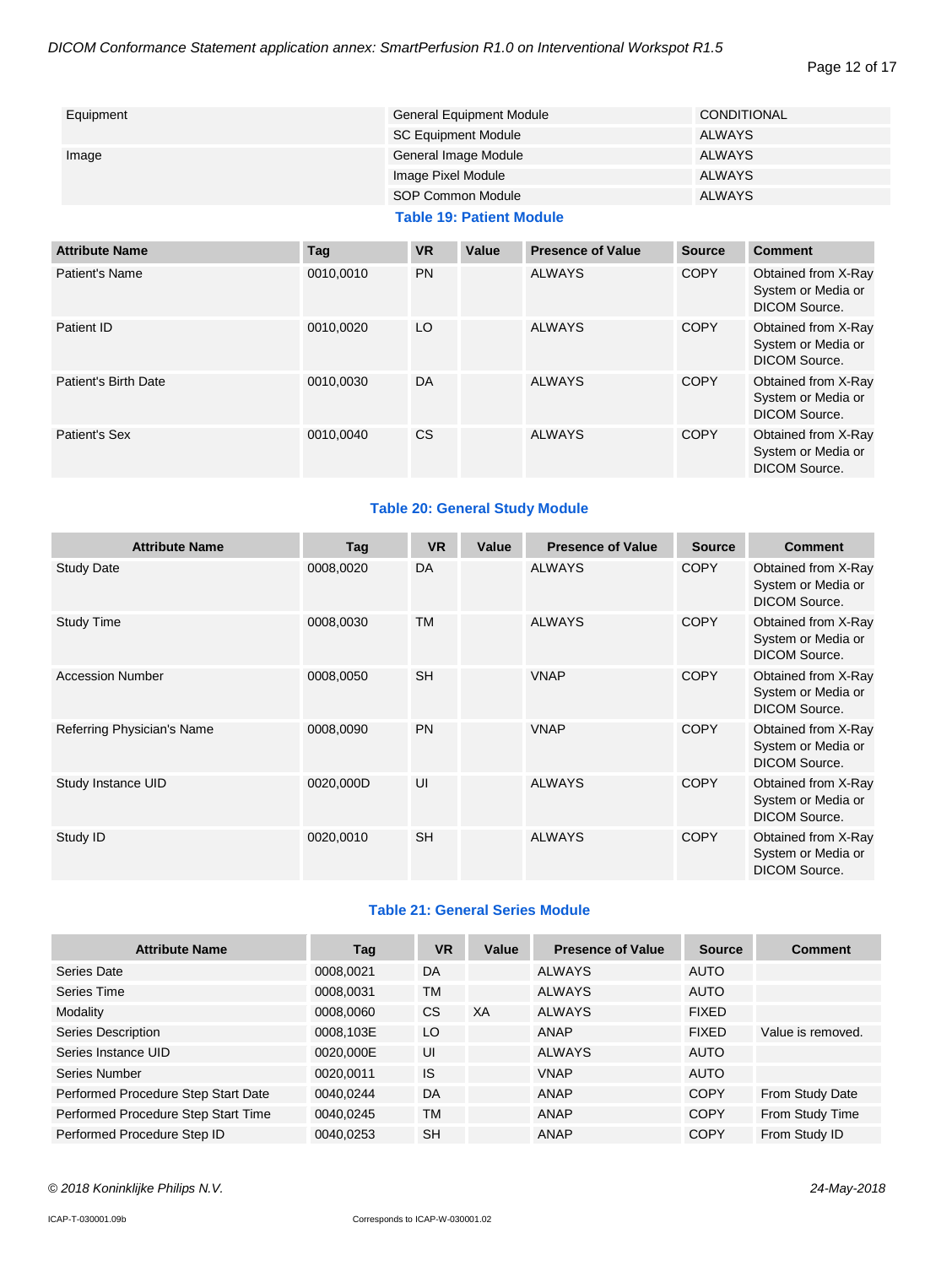#### Page 13 of 17

| <b>Related Series Sequence</b>      | 0008.1250 | SQ | <b>VNAP</b>  | <b>AUTO</b> |
|-------------------------------------|-----------|----|--------------|-------------|
| >Study Instance UID                 | 0020.000D | UI | ALWAYS       | <b>AUTO</b> |
| >Series Instance UID                | 0020.000E | UI | ALWAYS       | <b>AUTO</b> |
| >Purpose of Reference Code Sequence | 0040.A170 | SQ | <b>EMPTY</b> | <b>AUTO</b> |

#### **Table 22: General Equipment Module**

| <b>Attribute Name</b>     | Tag       | <b>VR</b> | Value                             | <b>Presence of Value</b> | <b>Source</b> | <b>Comment</b>                                          |
|---------------------------|-----------|-----------|-----------------------------------|--------------------------|---------------|---------------------------------------------------------|
| Manufacturer              | 0008,0070 | LO        | <b>Philips Medical</b><br>Systems | <b>ALWAYS</b>            | <b>FIXED</b>  |                                                         |
| <b>Institution Name</b>   | 0008,0080 | LO.       |                                   | <b>VNAP</b>              | <b>AUTO</b>   |                                                         |
| Manufacturer's Model Name | 0008,1090 | LO        | Interventional<br>Workspot        | <b>ALWAYS</b>            | <b>FIXED</b>  |                                                         |
| Device Serial Number      | 0018,1000 |           |                                   | <b>ANAP</b>              | <b>CONFIG</b> |                                                         |
| Software Version(s)       | 0018,1020 | LO.       | 1.5.x                             | <b>ALWAYS</b>            | <b>CONFIG</b> | where "x" is the<br>detailed application<br>SW version. |

#### **Table 23 : SC Equipment Module**

| <b>Attribute Name</b>  | Tag       | <b>VR</b> | Value      | <b>Presence of Value</b> | <b>Source</b> | <b>Comment</b>                                                    |
|------------------------|-----------|-----------|------------|--------------------------|---------------|-------------------------------------------------------------------|
| Modality               | 0008.0060 | <b>CS</b> |            | ANAP                     | <b>COPY</b>   | Obtained from X-Ray<br>System or Media or<br>DICOM Source.        |
| <b>Conversion Type</b> | 0008,0064 | <b>CS</b> | <b>WSD</b> | <b>ALWAYS</b>            | <b>COPY</b>   | Obtained from X-Ray<br>System or Media or<br><b>DICOM Source.</b> |

#### **Table 24: General Image Module**

| <b>Attribute Name</b>      | Tag       | <b>VR</b> | Value           | Presence of<br>Value | <b>Source</b> | <b>Comment</b> |
|----------------------------|-----------|-----------|-----------------|----------------------|---------------|----------------|
| Image Type                 | 0008.0008 | CS        | <b>SNAPSHOT</b> | <b>ANAP</b>          | <b>FIXED</b>  |                |
| <b>Content Date</b>        | 0008.0023 | DA        |                 | <b>VNAP</b>          | <b>AUTO</b>   |                |
| <b>Content Time</b>        | 0008.0033 | ТM        |                 | <b>VNAP</b>          | <b>AUTO</b>   |                |
| Instance Number            | 0020.0013 | IS        |                 | <b>ALWAYS</b>        | <b>AUTO</b>   |                |
| <b>Patient Orientation</b> | 0020.0020 | <b>CS</b> |                 | <b>VNAP</b>          | <b>AUTO</b>   |                |

#### **Table 25: Image Pixel Module**

| <b>Attribute Name</b>       | Tag       | <b>VR</b> | Value          | <b>Presence of Value</b> | <b>Source</b> | <b>Comment</b> |
|-----------------------------|-----------|-----------|----------------|--------------------------|---------------|----------------|
| Samples per Pixel           | 0028,0002 | US        | 3              | <b>ALWAYS</b>            | <b>FIXED</b>  |                |
| Photometric Interpretation  | 0028,0004 | <b>CS</b> | <b>RGB</b>     | <b>ALWAYS</b>            | <b>FIXED</b>  |                |
| <b>Planar Configuration</b> | 0028,0006 | <b>US</b> | $\mathbf{0}$   | <b>ALWAYS</b>            | <b>FIXED</b>  |                |
| <b>Rows</b>                 | 0028,0010 | <b>US</b> |                | <b>ALWAYS</b>            | <b>AUTO</b>   |                |
| Columns                     | 0028,0011 | US.       |                | <b>ALWAYS</b>            | <b>AUTO</b>   |                |
| <b>Bits Allocated</b>       | 0028,0100 | US.       | 8              | <b>ALWAYS</b>            | <b>FIXED</b>  |                |
| <b>Bits Stored</b>          | 0028,0101 | <b>US</b> | 8              | <b>ALWAYS</b>            | <b>FIXED</b>  |                |
| High Bit                    | 0028,0102 | <b>US</b> | $\overline{7}$ | <b>ALWAYS</b>            | <b>FIXED</b>  |                |
| <b>Pixel Representation</b> | 0028,0103 | US.       |                | <b>ALWAYS</b>            | <b>AUTO</b>   |                |
| Pixel Data                  | 7FE0.0010 | OW/OB     |                | <b>ALWAYS</b>            | <b>AUTO</b>   |                |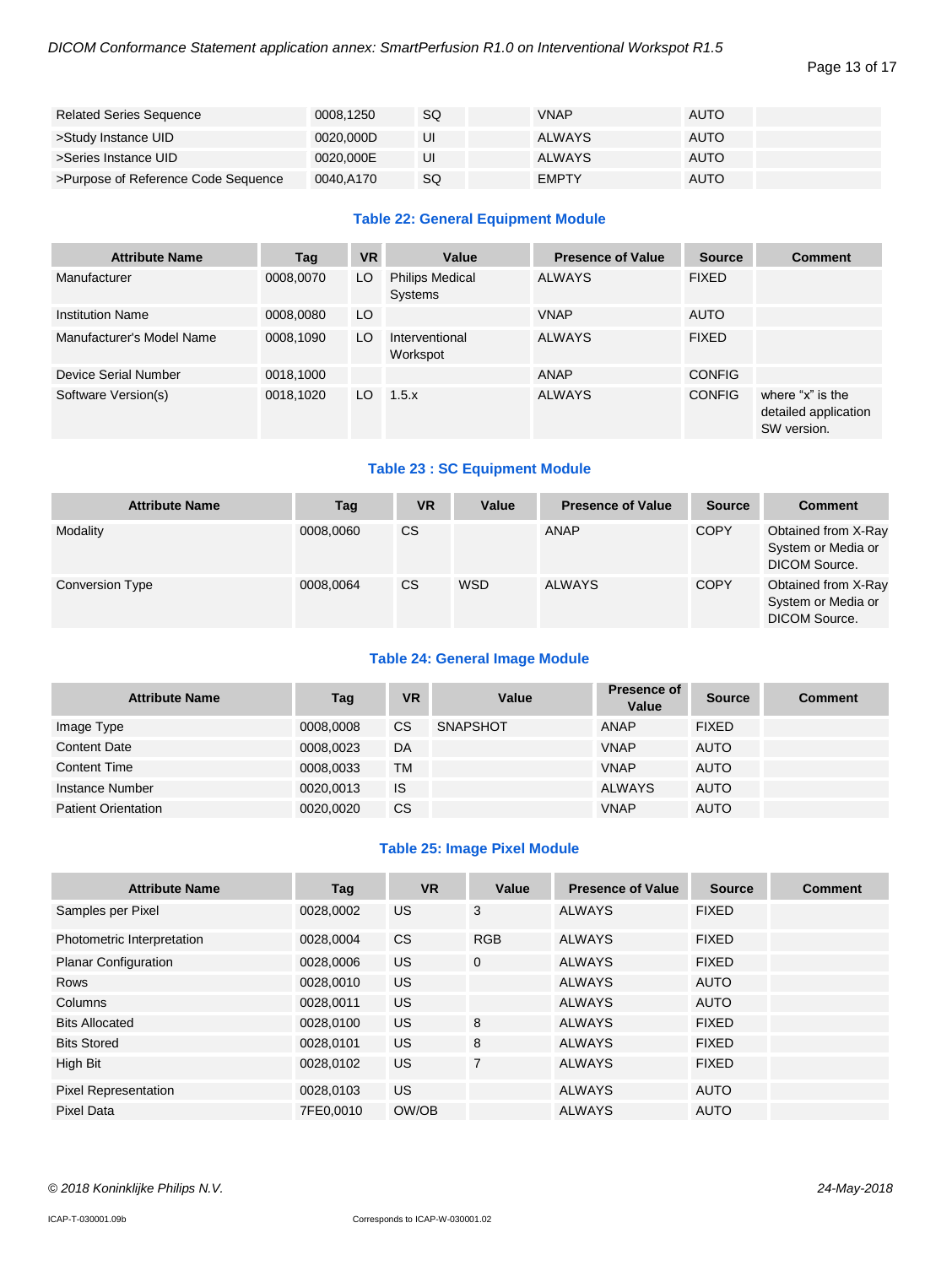#### **Table 26: SC Image Module**

| <b>Attribute Name</b>     | Taɑ       | <b>VR</b> | Value | <b>Presence of Value</b> | <b>Source</b> | Comment |
|---------------------------|-----------|-----------|-------|--------------------------|---------------|---------|
| Date of Secondary Capture | 0018.1012 | DA        |       | <b>ANAP</b>              | <b>AUTO</b>   |         |
| Time of Secondary Capture | 0018.1014 | <b>TM</b> |       | <b>ANAP</b>              | <b>AUTO</b>   |         |

#### **Table 27: SOP Common Module**

| <b>Attribute Name</b>  | Tag       | VR.       | Value                     | <b>Presence of Value</b> | <b>Source</b> | <b>Comment</b> |
|------------------------|-----------|-----------|---------------------------|--------------------------|---------------|----------------|
| SOP Class UID          | 0008.0016 | UI        | 1.2.840.10008.5.1.4.1.1.7 | ALWAYS                   | <b>FIXED</b>  |                |
| SOP Instance UID       | 0008.0018 | UI        |                           | ALWAYS                   | <b>AUTO</b>   |                |
| Instance Creation Date | 0008.0012 | DA        |                           | ANAP                     | <b>AUTO</b>   |                |
| Instance Creation Time | 0008.0013 | <b>TM</b> |                           | ANAP                     | <b>AUTO</b>   |                |
| Instance Number        | 0020.0013 | <b>IS</b> |                           | ANAP                     | <b>AUTO</b>   |                |

#### <span id="page-13-0"></span>**2.1.2.3. Multiframe True Color Secondary Capture Image Storage SOP class**

#### **Table 28: IOD of Created Multiframe True Color Secondary Capture Image Storage SOP Class Instances**

| <b>Information Entity</b> | <b>Module</b>                         | <b>Presence Of Module</b> |
|---------------------------|---------------------------------------|---------------------------|
| Patient                   | <b>Patient Module</b>                 | <b>ALWAYS</b>             |
| Study                     | <b>General Study Module</b>           | <b>ALWAYS</b>             |
| <b>Series</b>             | <b>General Series Module</b>          | <b>ALWAYS</b>             |
| Equipment                 | <b>General Equipment Module</b>       | <b>CONDITIONAL</b>        |
|                           | <b>SC Equipment Module</b>            | <b>ALWAYS</b>             |
| Image                     | General Image Module                  | <b>ALWAYS</b>             |
|                           | Image Pixel Module                    | <b>ALWAYS</b>             |
|                           | Cine Module                           | <b>CONDITIONAL</b>        |
|                           | Multi-Frame Module                    | <b>ALWAYS</b>             |
|                           | Multi-Frame Functional Groups Module  | <b>OPTIONAL</b>           |
|                           | SC Multi-frame Image Module           | <b>ALWAYS</b>             |
|                           | SOP Common Module                     | <b>ALWAYS</b>             |
|                           | Extended DICOM and private attributes | <b>CONDITIONAL</b>        |

#### **Table 29: Patient Module**

| <b>Attribute Name</b> | Tag       | <b>VR</b> | Value | <b>Presence of Value</b> | <b>Source</b> | <b>Comment</b>                                                    |
|-----------------------|-----------|-----------|-------|--------------------------|---------------|-------------------------------------------------------------------|
| Patient's Name        | 0010,0010 | <b>PN</b> |       | <b>VNAP</b>              | <b>COPY</b>   | Obtained from X-Ray<br>System or Media or<br>DICOM Source.        |
| Patient ID            | 0010.0020 | LO        |       | <b>VNAP</b>              | <b>COPY</b>   | Obtained from X-Ray<br>System or Media or<br>DICOM Source.        |
| Patient's Birth Date  | 0010,0030 | DA        |       | <b>VNAP</b>              | <b>COPY</b>   | Obtained from X-Ray<br>System or Media or<br>DICOM Source.        |
| Patient's Sex         | 0010.0040 | CS.       |       | <b>VNAP</b>              | <b>COPY</b>   | Obtained from X-Ray<br>System or Media or<br><b>DICOM Source.</b> |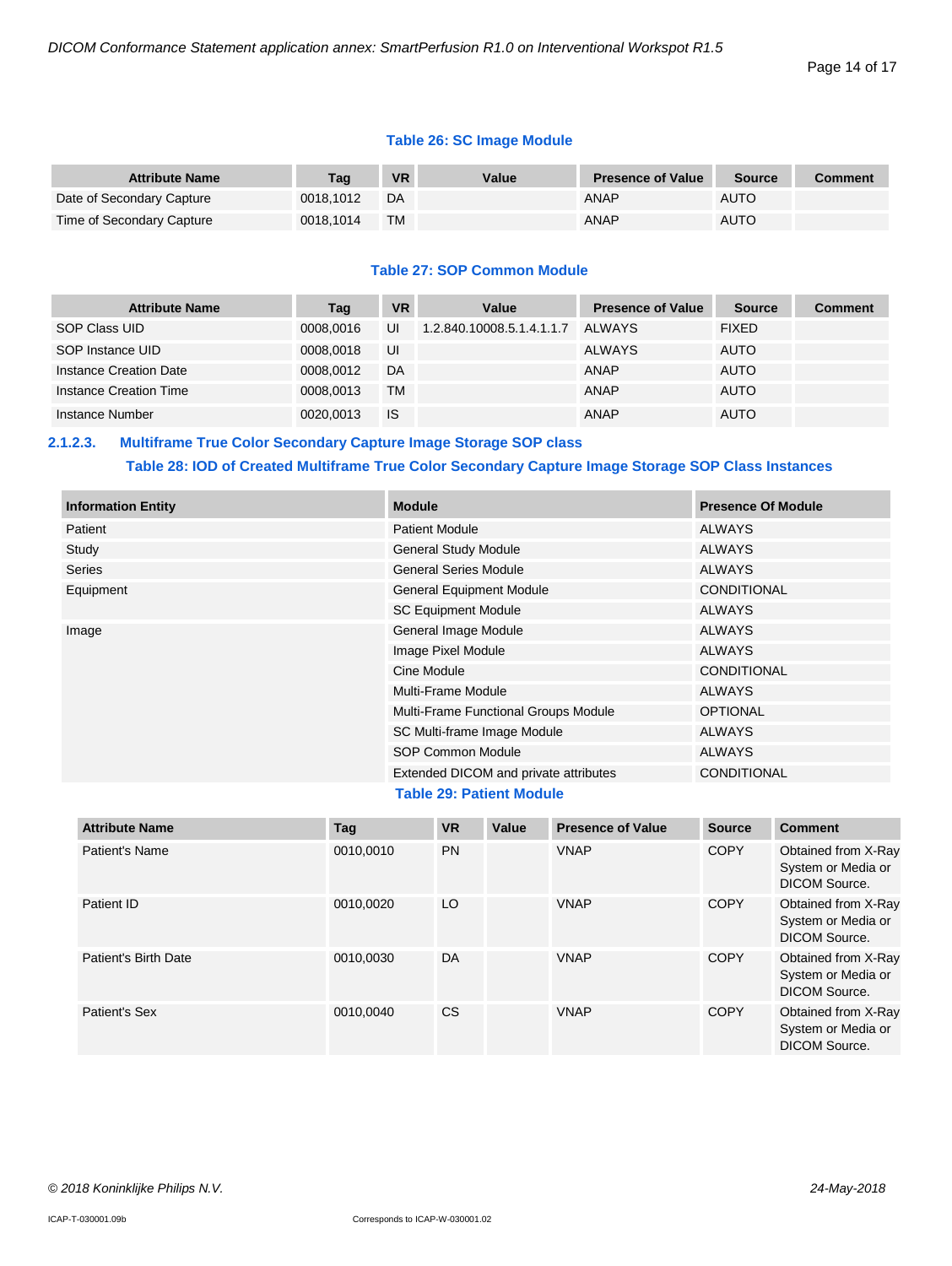| <b>Attribute Name</b>      | Tag       | <b>VR</b> | Value | <b>Presence of Value</b> | <b>Source</b> | <b>Comment</b>                                                    |
|----------------------------|-----------|-----------|-------|--------------------------|---------------|-------------------------------------------------------------------|
| <b>Study Date</b>          | 0008,0020 | DA        |       | <b>VNAP</b>              | <b>COPY</b>   | Obtained from X-Ray<br>System or Media or<br>DICOM Source.        |
| <b>Study Time</b>          | 0008,0030 | <b>TM</b> |       | <b>VNAP</b>              | <b>COPY</b>   | Obtained from X-Ray<br>System or Media or<br><b>DICOM Source.</b> |
| <b>Accession Number</b>    | 0008,0050 | <b>SH</b> |       | <b>VNAP</b>              | <b>COPY</b>   | Obtained from X-Ray<br>System or Media or<br><b>DICOM Source.</b> |
| Referring Physician's Name | 0008,0090 | <b>PN</b> |       | <b>VNAP</b>              | <b>COPY</b>   | Obtained from X-Ray<br>System or Media or<br><b>DICOM Source.</b> |
| Study Instance UID         | 0020,000D | UI        |       | <b>ALWAYS</b>            | <b>COPY</b>   | Obtained from X-Ray<br>System or Media or<br><b>DICOM Source.</b> |
| Study ID                   | 0020,0010 | <b>SH</b> |       | <b>VNAP</b>              | <b>COPY</b>   | Obtained from X-Ray<br>System or Media or<br>DICOM Source.        |

#### **Table 31: General Series Module**

| <b>Attribute Name</b>               | Tag       | <b>VR</b> | Value | <b>Presence of Value</b> | <b>Source</b> | <b>Comment</b>    |
|-------------------------------------|-----------|-----------|-------|--------------------------|---------------|-------------------|
| Series Date                         | 0008,0021 | DA        |       | ANAP                     | <b>AUTO</b>   |                   |
| Series Time                         | 0008,0031 | TM        |       | <b>ANAP</b>              | <b>AUTO</b>   |                   |
| Modality                            | 0008,0060 | CS.       | XA    | <b>ALWAYS</b>            | <b>FIXED</b>  |                   |
| Series Description                  | 0008,103E | LO        |       | ANAP                     | <b>FIXED</b>  | Value is removed. |
| Series Instance UID                 | 0020,000E | UI        |       | <b>ALWAYS</b>            | <b>AUTO</b>   |                   |
| Series Number                       | 0020,0011 | <b>IS</b> |       | ANAP                     | <b>AUTO</b>   |                   |
| <b>Related Series Sequence</b>      | 0008,1250 | SQ        |       | ANAP                     | <b>AUTO</b>   |                   |
| >Study Instance UID                 | 0020,000D | UI        |       | <b>ALWAYS</b>            | <b>AUTO</b>   |                   |
| >Series Instance UID                | 0020,000E | UI        |       | <b>ALWAYS</b>            | <b>AUTO</b>   |                   |
| >Purpose of Reference Code Sequence | 0040,A170 | SQ        |       | <b>VNAP</b>              | <b>AUTO</b>   |                   |
| Performed Procedure Step Start Date | 0040,0244 | DA        |       | ANAP                     | <b>COPY</b>   | From Study Date   |
| Performed Procedure Step Start Time | 0040,0245 | TM        |       | ANAP                     | <b>COPY</b>   | From Study Time   |
| Performed Procedure Step ID         | 0040,0253 | SH        |       | <b>ANAP</b>              | <b>COPY</b>   | From Study ID     |

#### **Table 32: Frame Of Reference Module**

| <b>Attribute Name</b>               | Tag       | <b>VR</b> | Value | <b>Presence of Value</b> | Source      | <b>Comment</b> |
|-------------------------------------|-----------|-----------|-------|--------------------------|-------------|----------------|
| Frame of Reference UID              | 0020.0052 | UI        |       | <b>ALWAYS</b>            | ANAP        |                |
| <b>Position Reference Indicator</b> | 0020.1040 | LO        |       | <b>VNAP</b>              | <b>ANAP</b> |                |

#### **Table 33: General Equipment Module**

| <b>Attribute Name</b>     | Tag       | <b>VR</b> | Value                                    | <b>Presence of Value</b> | <b>Source</b> | <b>Comment</b> |
|---------------------------|-----------|-----------|------------------------------------------|--------------------------|---------------|----------------|
| Manufacturer              | 0008,0070 | LO        | <b>Philips Medical</b><br><b>Systems</b> | <b>ALWAYS</b>            | <b>FIXED</b>  |                |
| <b>Institution Name</b>   | 0008.0080 | LO        |                                          | <b>VNAP</b>              | <b>AUTO</b>   |                |
| Manufacturer's Model Name | 0008.1090 | LO        | Interventional<br>Workspot               | <b>ALWAYS</b>            | <b>CONFIG</b> |                |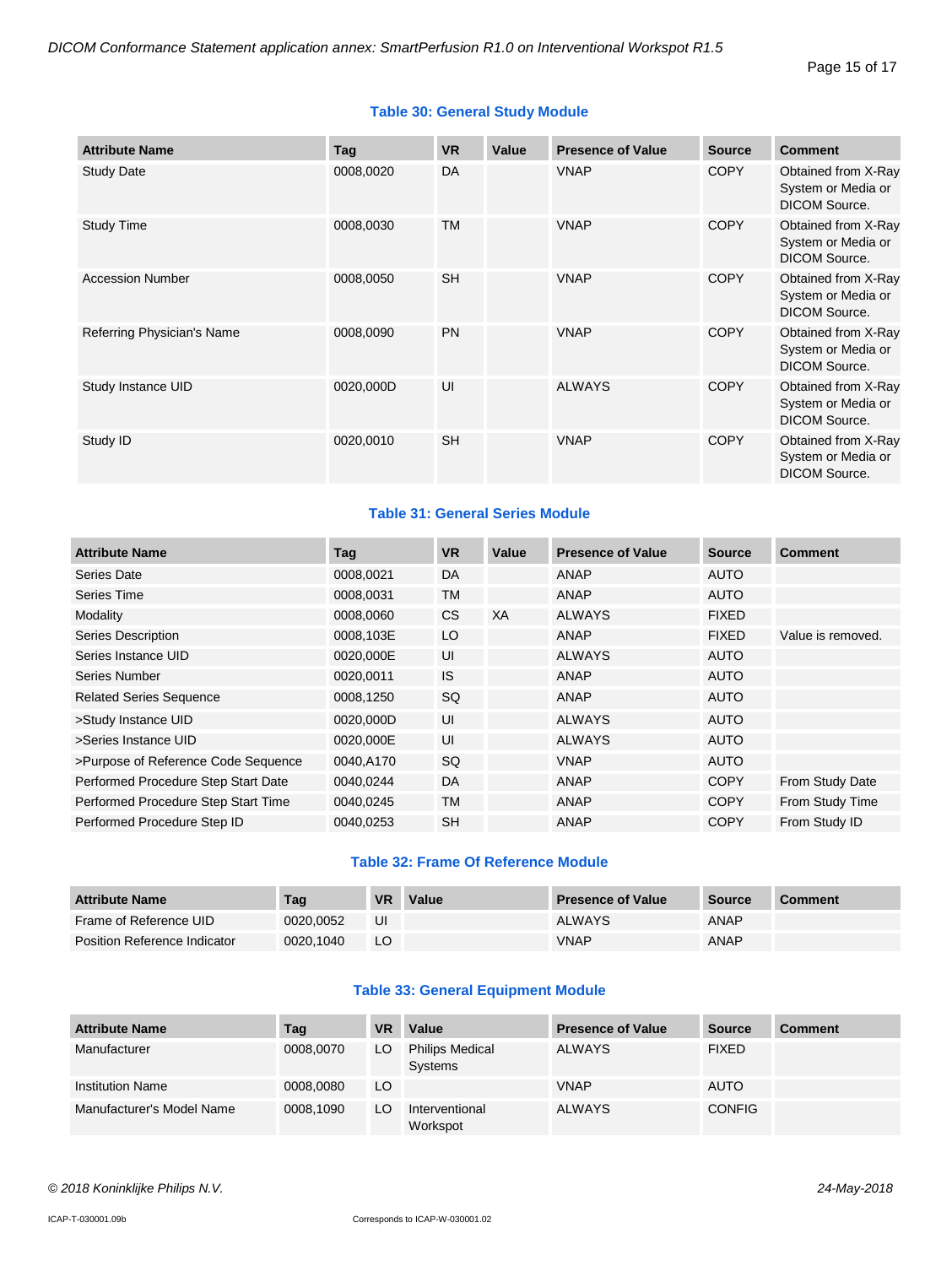#### Page 16 of 17

| <b>ALWAYS</b><br><b>CONFIG</b><br>Software Version(s)<br>0018,1020<br>$LO$ 1.5. $x$<br>SW version. | where "x" is the<br>detailed application |
|----------------------------------------------------------------------------------------------------|------------------------------------------|
|----------------------------------------------------------------------------------------------------|------------------------------------------|

#### **Table 34 : SC Equipment Module**

| <b>Attribute Name</b> | Tag       | <b>VR</b>     | Value      | <b>Presence of Value</b> | <b>Source</b> | <b>Comment</b> |
|-----------------------|-----------|---------------|------------|--------------------------|---------------|----------------|
| Modality              | 0008,0060 | CS            | XA         | ANAP                     | <b>FIXED</b>  |                |
| Conversion Type       | 0008.0064 | <sub>CS</sub> | <b>WSD</b> | <b>ALWAYS</b>            | <b>FIXED</b>  |                |

#### **Table 35: General Image Module**

| <b>Attribute Name</b>        | Tag       | <b>VR</b> | Value          | <b>Presence of Value</b> | <b>Source</b> | <b>Comment</b>    |
|------------------------------|-----------|-----------|----------------|--------------------------|---------------|-------------------|
| Image Type                   | 0008,0008 | CS        | Snapshot       | ANAP                     | <b>FIXED</b>  |                   |
| <b>Content Date</b>          | 0008,0023 | DA        |                | <b>VNAP</b>              | <b>AUTO</b>   |                   |
| <b>Content Time</b>          | 0008,0033 | TM        |                | <b>VNAP</b>              | AUTO          |                   |
| Icon Image Sequence          | 0088,0200 | SQ        |                | <b>ANAP</b>              | <b>AUTO</b>   |                   |
| > Samples per Pixel          | 0028,0002 | <b>US</b> | $\overline{1}$ | <b>ALWAYS</b>            | <b>FIXED</b>  |                   |
| > Photometric Interpretation | 0028,0004 | CS        | MONOCHROME2    | <b>ALWAYS</b>            | <b>FIXED</b>  |                   |
| > Rows                       | 0028,0010 | <b>US</b> | 128            | <b>ALWAYS</b>            | <b>FIXED</b>  |                   |
| > Columns                    | 0028,0011 | <b>US</b> | 128            | <b>ALWAYS</b>            | <b>FIXED</b>  |                   |
| > Bits Allocated             | 0028,0100 | <b>US</b> | 8              | <b>ALWAYS</b>            | <b>FIXED</b>  |                   |
| > Bits Stored                | 0028,0101 | <b>US</b> | 8              | <b>ALWAYS</b>            | <b>FIXED</b>  |                   |
| > High Bit                   | 0028,0102 | <b>US</b> | $\overline{7}$ | <b>ALWAYS</b>            | <b>FIXED</b>  |                   |
| > Pixel Representation       | 0028,0103 | <b>US</b> | $\overline{0}$ | <b>ALWAYS</b>            | <b>FIXED</b>  |                   |
| > Pixel Data                 | 7FE0,0010 | <b>OB</b> |                | <b>ALWAYS</b>            | <b>AUTO</b>   |                   |
| <b>Instance Number</b>       | 0020,0013 | IS.       |                | <b>VNAP</b>              | <b>AUTO</b>   |                   |
| <b>Patient Orientation</b>   | 0020,0020 | <b>CS</b> |                | <b>VNAP</b>              | <b>FIXED</b>  | Value is removed. |
| Burned in Annotation         | 0028,0301 | <b>CS</b> |                | ANAP                     | <b>AUTO</b>   |                   |

#### **Table 36: Image Pixel Module**

| <b>Attribute Name</b>       | Tag       | <b>VR</b> | Value          | <b>Presence of Value</b> | <b>Source</b> | <b>Comment</b> |
|-----------------------------|-----------|-----------|----------------|--------------------------|---------------|----------------|
| Samples per Pixel           | 0028,0002 | <b>US</b> | 3              | <b>ALWAYS</b>            | <b>FIXED</b>  |                |
| Photometric Interpretation  | 0028,0004 | <b>CS</b> | <b>RGB</b>     | <b>ALWAYS</b>            | <b>FIXED</b>  |                |
| <b>Planar Configuration</b> | 0028,0006 | <b>US</b> | $\mathbf 0$    | <b>ALWAYS</b>            | <b>FIXED</b>  |                |
| <b>Rows</b>                 | 0028,0010 | US.       |                | <b>ALWAYS</b>            | <b>AUTO</b>   |                |
| Columns                     | 0028,0011 | US.       |                | <b>ALWAYS</b>            | <b>AUTO</b>   |                |
| <b>Bits Allocated</b>       | 0028.0100 | <b>US</b> | 8              | <b>ALWAYS</b>            | <b>FIXED</b>  |                |
| <b>Bits Stored</b>          | 0028.0101 | <b>US</b> | 8              | <b>ALWAYS</b>            | <b>FIXED</b>  |                |
| High Bit                    | 0028.0102 | <b>US</b> | $\overline{7}$ | <b>ALWAYS</b>            | <b>FIXED</b>  |                |
| <b>Pixel Representation</b> | 0028.0103 | <b>US</b> | 0000           | <b>ALWAYS</b>            | <b>AUTO</b>   |                |
| Pixel Data                  | 7FE0,0010 | OW/OB     |                | <b>ALWAYS</b>            | <b>AUTO</b>   |                |

#### **Table 37: Cine Module**

| <b>Attribute Name</b> | Tag       | <b>VR</b> | Value | <b>Presence of Value</b> | <b>Source</b> | <b>Comment</b> |
|-----------------------|-----------|-----------|-------|--------------------------|---------------|----------------|
| Cine Rate             | 0018.0040 | <b>IS</b> |       | ANAP                     | AUTO          |                |
| Frame Time            | 0018.1063 | <b>DS</b> |       | <b>ALWAYS</b>            | <b>AUTO</b>   |                |